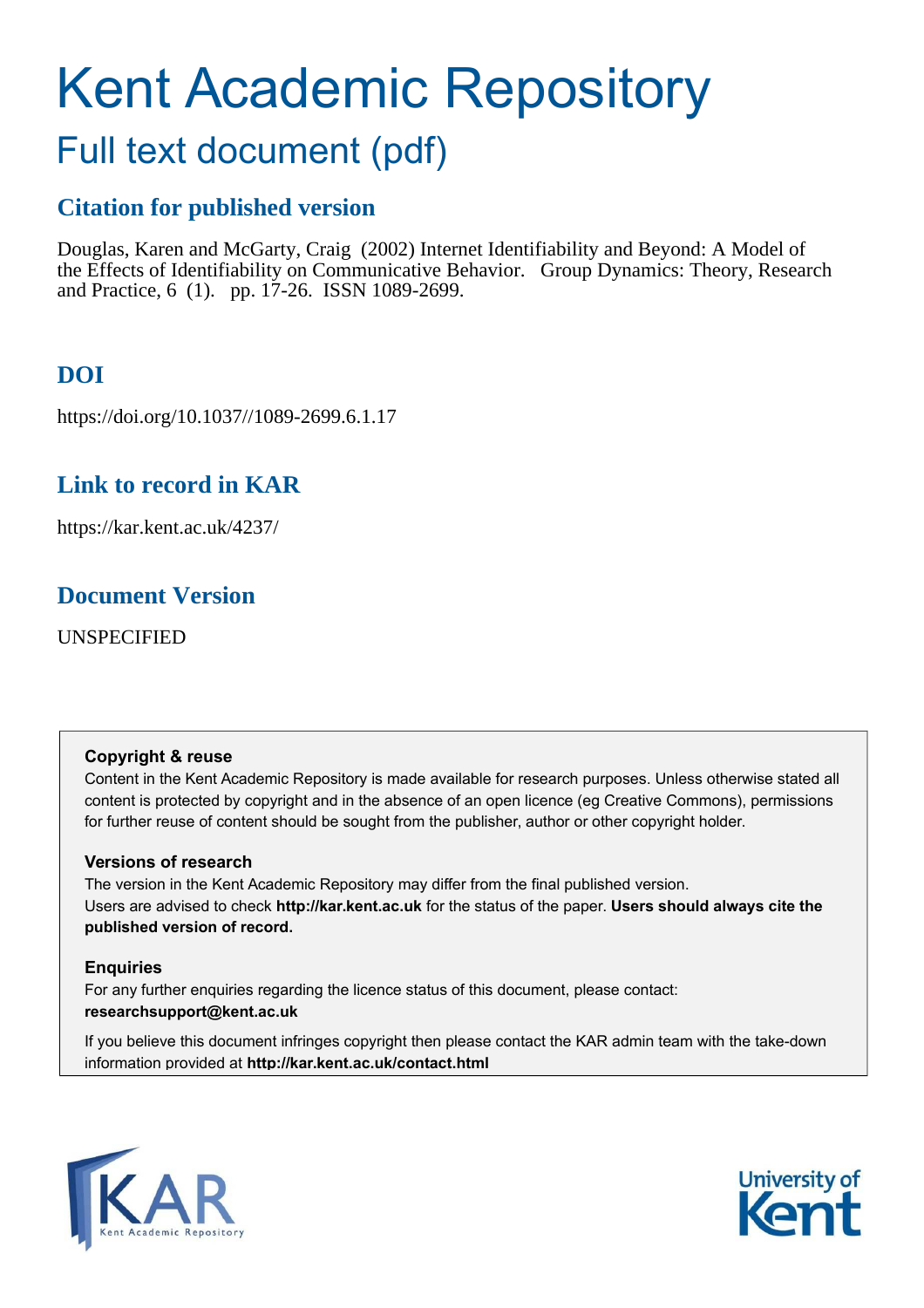## Running Head: INTERNET IDENTIFIABILITY AND COMMUNICATIVE BEHAVIOR

Internet identifiability and beyond: A model of the effects of identifiability on communicative behavior

Karen M. Douglas and Craig McGarty

The Australian National University, Canberra, Australia

Uncorrected manuscript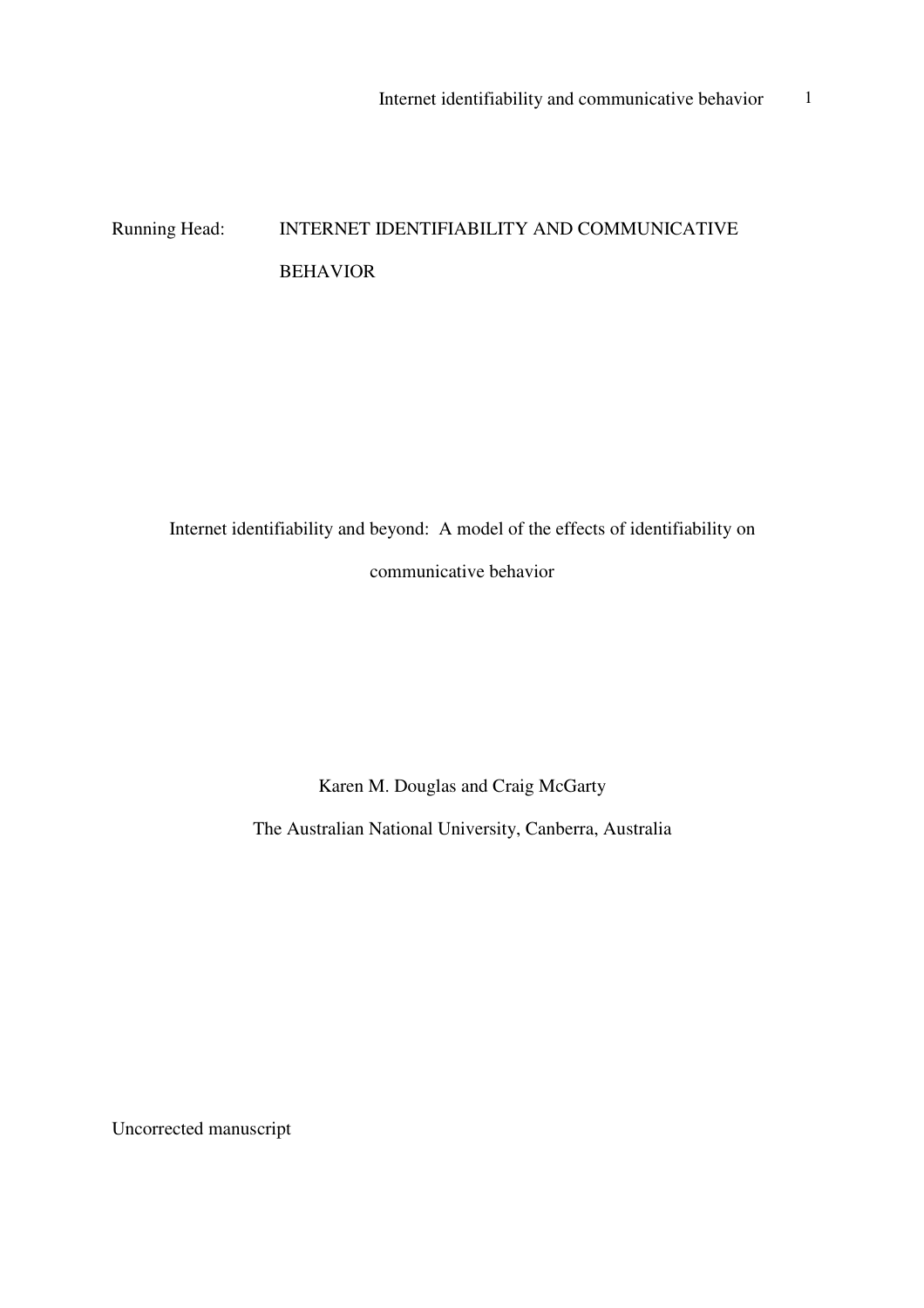#### Abstract

K.M. Douglas and C. McGarty (in press) demonstrated that being identifiable to an ingroup audience in a computer-mediated communication (CMC) setting leads people to describe anonymous outgroup targets in more abstract, or stereotypical ways. Based on these findings, and on the social identity model of deindividuation effects (SIDE: S.D. Reicher, R. Spears, & T. Postmes, 1995), we aimed to test a model of the effects of identifiability on communicative behavior, in and beyond CMC. Participants in three studies, one CMC and two pen/paper, were asked to write responses to controversial messages. In all three studies, communicators who were identifiable to an ingroup audience used more stereotypical language to describe anonymous outgroup targets. Although Study 1 suggested that this increase in stereotypical language use may be strategic, Studies 2 and 3 suggested instead that it may result from more subtle, or implicit communicative processes. These results are discussed in relation to the revised SIDE model and a final model is proposed.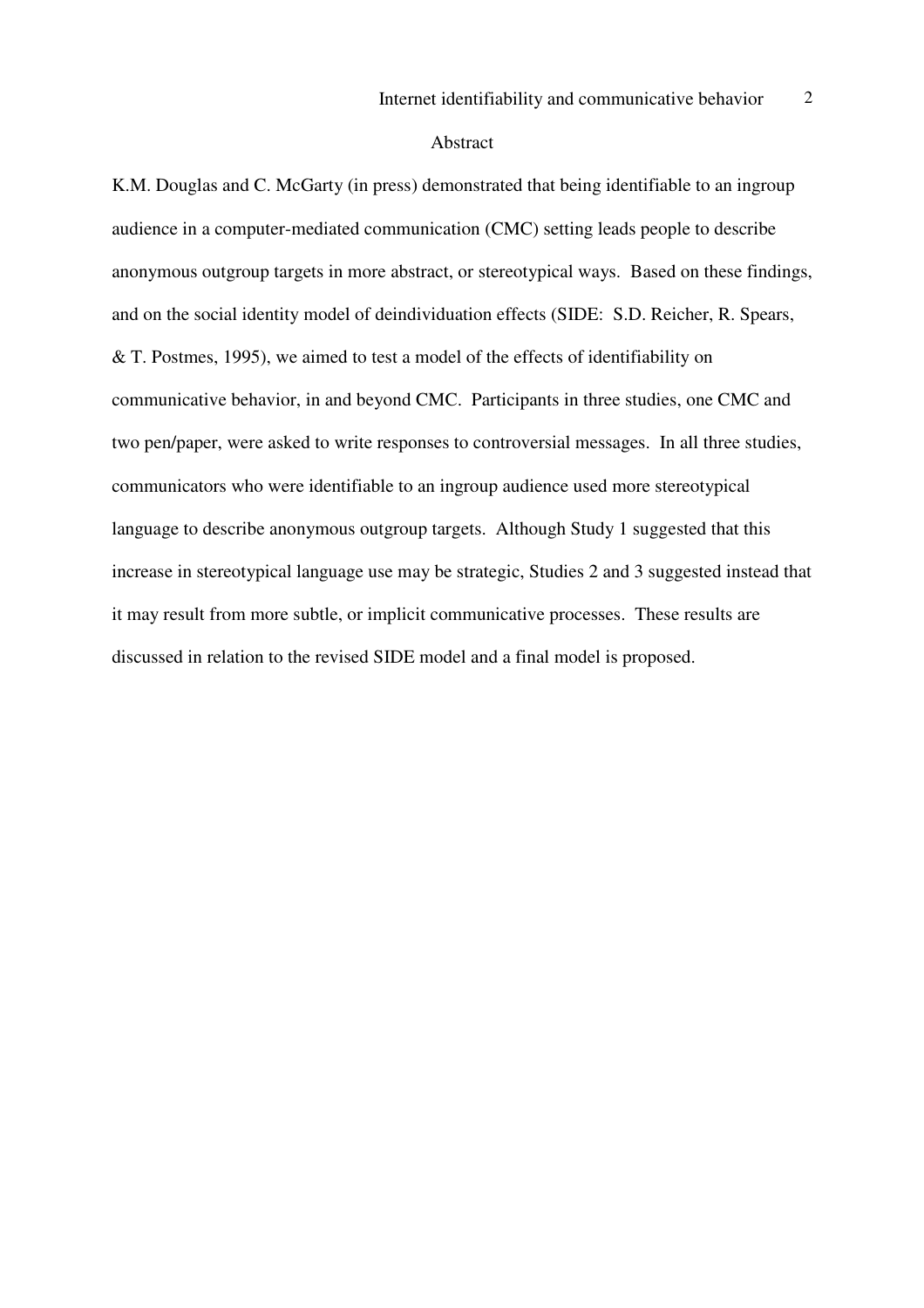Internet identifiability and beyond: A model of the effects of identifiability on communicative behavior

 Modes of CMC such as e-mail and Internet chat have for many become vital to modern life, and much social psychological research into CMC has focused on the effects of identifiability on communicative behavior. In this paper, we argue that identifiability in CMC strongly influences the language people use to communicate impressions and stereotypes. We test a model of the effects of identifiability in CMC on communicative behavior, and we also compare CMC with a more traditional mode of communication.

Understanding how identifiability affects behavior in CMC has been an important issue for researchers since the mid 1980s (e.g., Dyer, Green, Pitts & Millward, 1995; Joinson, 1998; Lea, O'Shea, Fung & Spears, 1992; Siegel, Dubrovsky, Kiesler & McGuire, 1986; Sproull & Kiesler, 1986). However, little research has directly examined issues of strategic, communicative behavior in a CMC setting. This is surprising considering the potential of CMC for the concealment and selective presentation of identity (see Lea & Spears, 1995).

In a series of studies, both archival and experimental, we have shown that language use in CMC can be strategic (or purposeful) depending on anonymity or identifiability to an audience (Douglas & McGarty, in press). Specifically, we examined the effects of Internet identifiability, defined as identifiability by name and geographical location as typically occurs when people communicate over the Internet. Internet messages such as e-mails and other postings tend to make people identifiable through the presence of personal names and email addresses or other features such as signatures which reveal the country a sender is from. This form of identifiability can be clearly distinguished from the anonymity chosen by many communicators, or the use of pseudonyms. Our research showed that participants who were identifiable in this way to ingroup, but not outgroup audiences, described anonymous outgroup members with more stereotypical language as measured by the linguistic category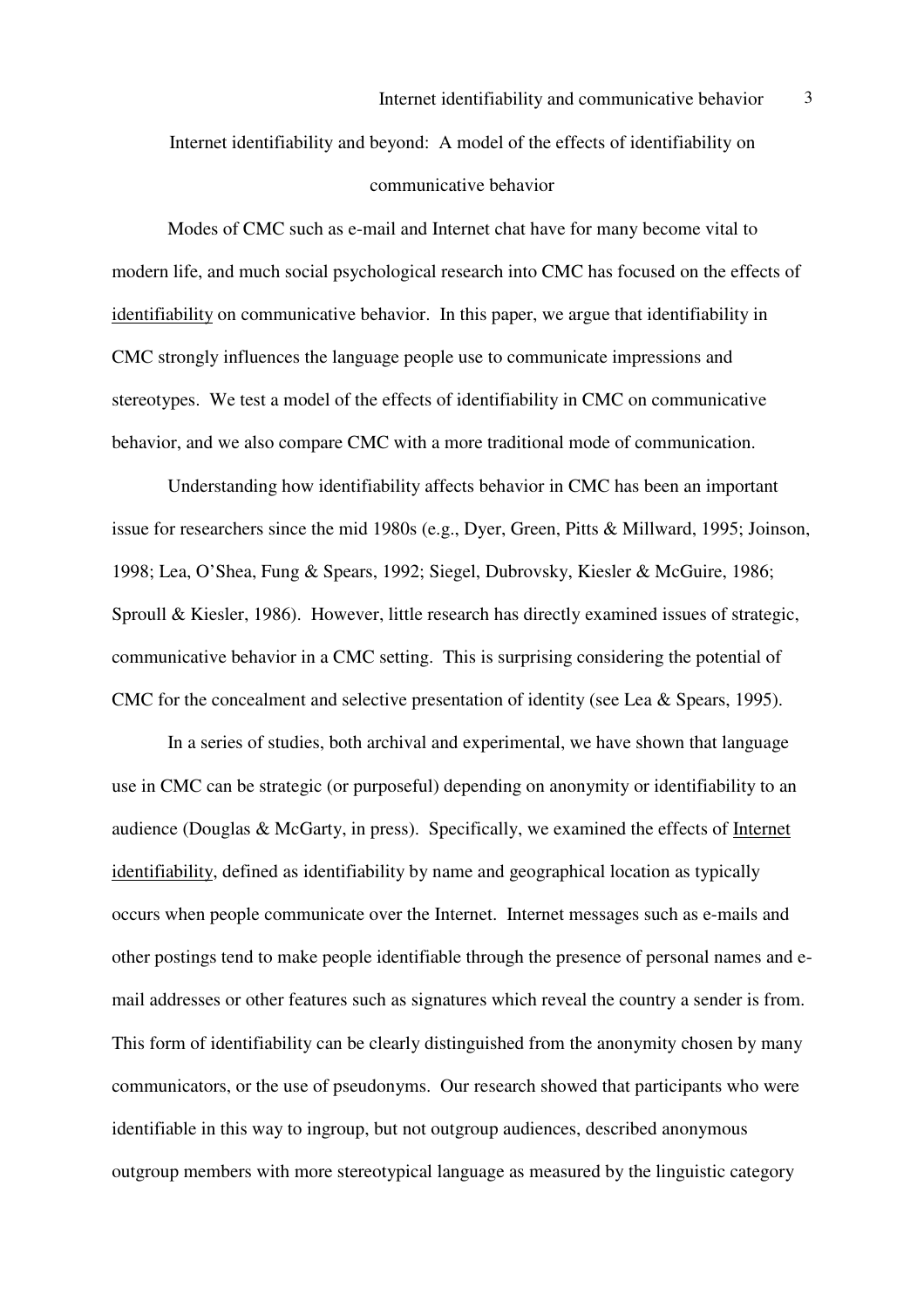model (LCM; e.g., Semin & Fiedler, 1988, 1991). This means that anonymous outgroup members were described through more abstract language, emphasizing their stereotypical qualities. Common examples of this were references to the targets being "narrow-minded" or "bigoted".

This finding is interesting for two reasons. Firstly, language abstraction is associated with the expression, maintenance and transmission of stereotypes (e.g., Karpinski & von Hippel, 1996; Maass, Milesi, Zabbini & Stahlberg, 1995; Maass, Ceccarelli & Rudin, 1996; Wigboldus, Semin & Spears, 2000). Our results therefore suggest that Internet identifiability can enhance and reinforce stereotypes. Secondly, both intuition and deindividuation theory suggest that anonymity, and not identifiability, should enhance the expression of stereotypes (see Deiner, 1980; Zimbardo, 1969). Our approach to understanding these results is based on the SIDE model (Postmes, Spears & Lea, 1998; Reicher et al., 1995; Spears & Lea, 1994), which in turn is based on self-categorization theory (SCT; Turner, Hogg, Oakes, Reicher & Wetherell, 1987). The SIDE model is presented in Figure 1, with our extension in bold.

 In brief, this model asserts that behavior under anonymous and identifiable conditions will differ depending not only on anonymity/identifiability, but also on the group memberships of the persons interacting, and the context in which the interaction takes place. SIDE makes different predictions about behavior depending on whether (a) the self is anonymous or identifiable to, or co-present with others, which is said to influence strategic behavior (the strategic SIDE; see Reicher & Levine, 1994 a,b; Reicher, Levine & Gordijn, 1998; Reicher et al., 1995, Spears & Lea, 1994) or (b) whether others are anonymous or identifiable to, or completely isolated from the self, which is said to increase the salience or importance of social categories (the cognitive or self-categorical SIDE; see Postmes, 1997; Postmes et al., 1998; Reicher et al., 1995).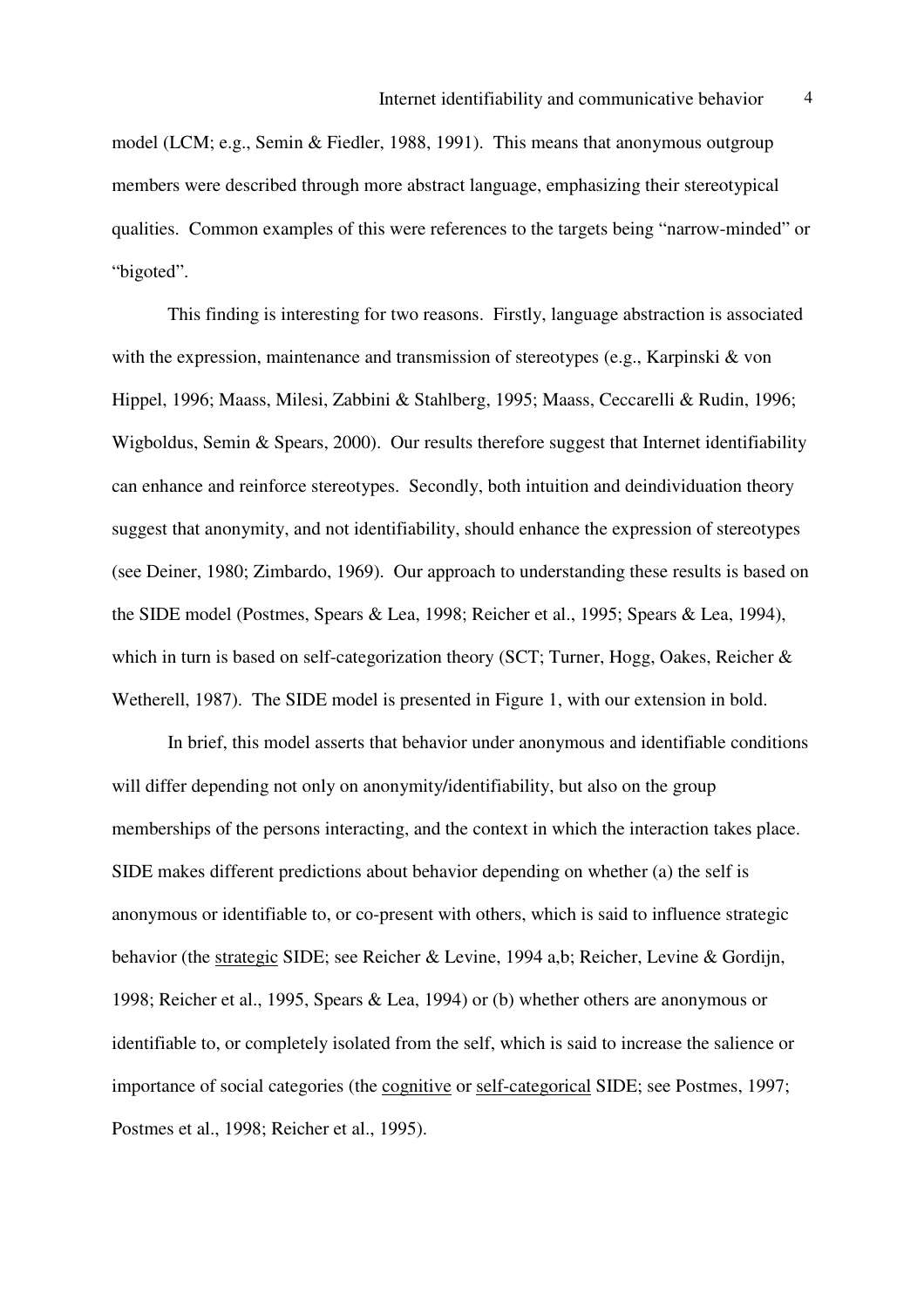Our extension to the SIDE model asserts that identifiability influences language use through strategic behavior towards the ingroup. Study 3 of Douglas and McGarty's (in press) research showed that the propensity for identifiable communicators to describe outgroup targets abstractly was mediated by an interaction between feeling accountable or responsible for what they say (accountability) and low strength of feeling about the issue of opposing racism. Those who felt accountable to their ingroup audience but not strongly about the issue, used more abstract language to describe the anonymous outgroup target than those who felt strongly about the issue, regardless of their feelings of accountability. This supports other research (Barreto & Ellemers, 2000) showing that accountability and group identification influence behavior. Our explanation was that this might be related to feelings of obligation, or duty to the ingroup audience (see also McGarty, Taylor, & Douglas, in press). That is, being accountable to an audience, but not feeling strongly committed to the issue under discussion, perhaps led communicators to 'go along' with the ingroup norm out of a sense of duty. We believe that obligation is a separate phenomenon related to the claiming of ingroup identity, different to coercion or compliance. Indeed, this distinction between obligation and coercion or compliance has been made previously (e.g., Hornik, 1988; Yagil, 1998). Complying with a particular request or persuasive attempt is different to feeling a moral obligation to do so.

Our initial aim in the present research was to examine this issue further by directly testing the revised SIDE model. In doing so, we aimed to establish what factors influence the effects of Internet identifiability on the expression of stereotypical norms. Also, we aimed to examine whether our model of Internet identifiability is restricted to CMC, and is therefore purely a model of how people behave in CMC, or is also able to explain the effects of identifiability to ingroup audiences on communicative behavior more generally.

Study 1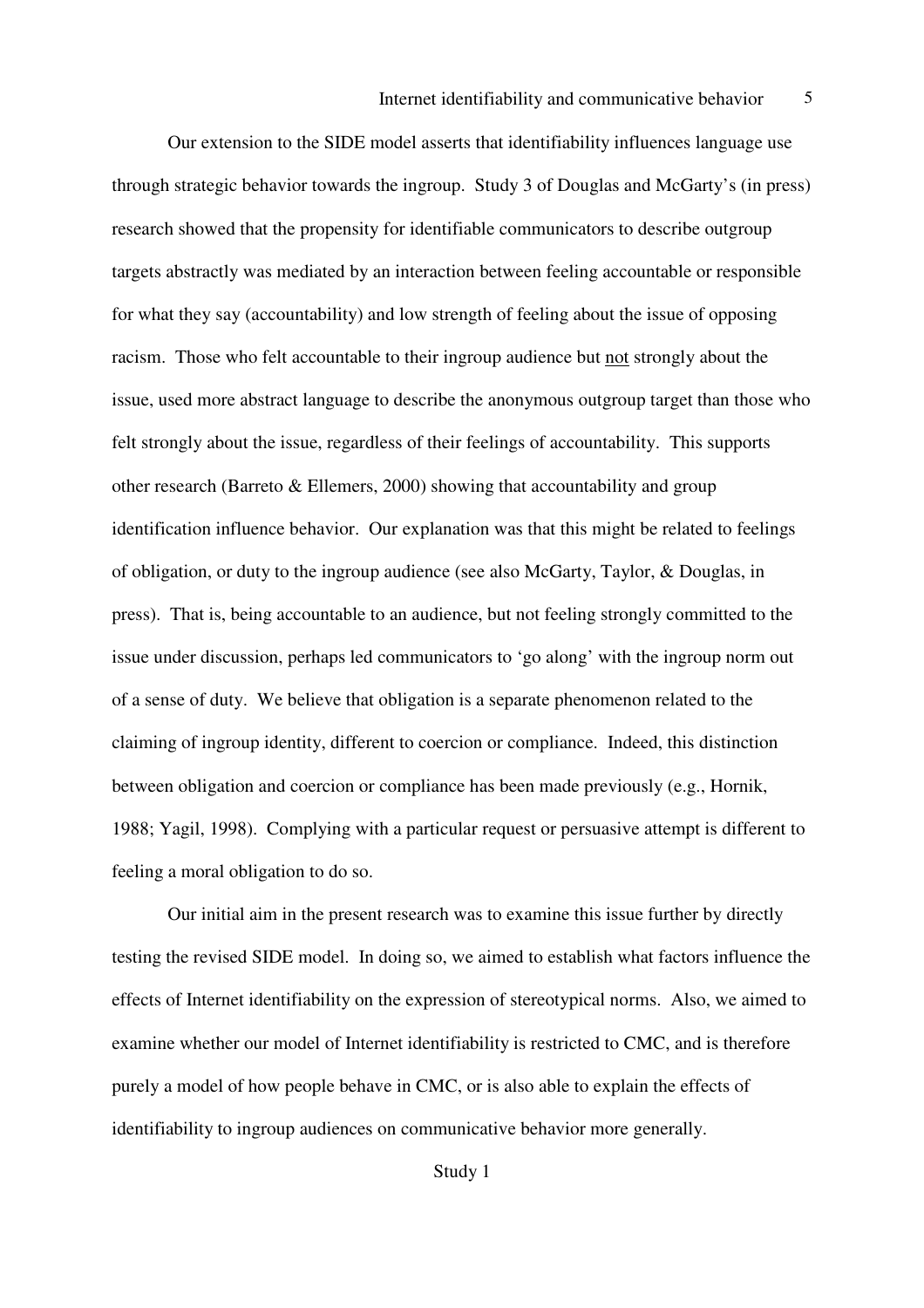Following on from Douglas and McGarty's (in press, Study 3) research, we attempted to show that identifiability to an ingroup audience increases the abstraction used to describe anonymous outgroup targets. We also aimed to demonstrate that this effect is driven by feelings of obligation (high accountability and low strength of feeling) to the ingroup audience. As accountability is directly manipulated by identifiability (see Douglas & McGarty, in press, Study 3), here we sought to manipulate strength of feeling by giving participants varied feedback about their commitment to the issue. We argue that commitment to, and strength of feeling about an issue are the same phenomenon. In Study 1, half of the participants were placed in a 'high commitment' condition while the remaining participants were in a control condition. As in Douglas and McGarty's (in press, Studies 2 and 3) research, anonymous or identifiable participants were then asked to type a response to a white-power group member's Internet message. Their responses were to be viewed by an audience of people who are opposed to white-power groups (i.e., an ingroup audience).

#### Method

#### Participants and design

Participants were 43 male and female undergraduate psychology students from the Australian National University. The design was a 2 (participant: anonymous/identifiable) x 2 (commitment: control/high) between-participants design.

#### Materials and Procedure

Participants were informed that they would be reading a white-power group Internet message. At this point, participants in the high commitment condition were asked to complete a questionnaire that we had designed to make them think about their commitment to opposing racism. The questionnaire contained a series of 13 questions such as: 'If you were walking past a peaceful 'stop racism' rally on campus, how likely would you be to stop and listen?' Each question contained a scale from one 'very unlikely' to nine 'very likely'.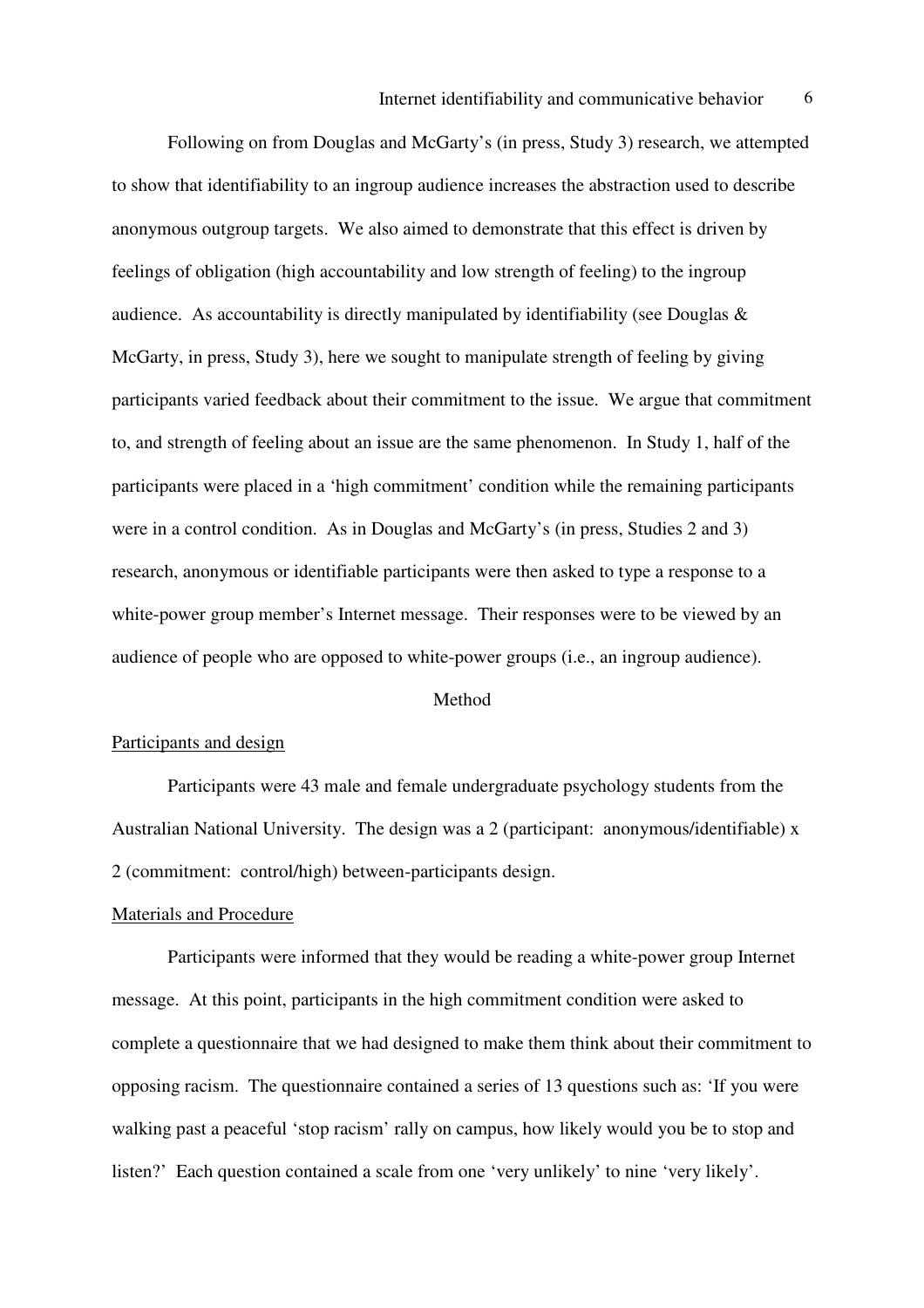After completion, the experimenter collected the questionnaires and gave participants a filler (sentence completion) task. Participants were informed that the experimenter was preparing feedback related to their levels of commitment to opposing racism. After 10 minutes, participants were given their personalized feedback, where on a sheet of paper each participant was informed that he/she was high in commitment to opposing racism (a score of 7.5/10). Control participants did not complete the questionnaire, nor obtain any feedback.

Next, all participants were asked to indicate whether they were opposed or not opposed to white-power groups. Only the data from participants who were opposed to whitepower groups were analyzed, and based on our previous research, we knew that only a very small portion of our student participants would not be opposed to white-power groups. Only one participant (from an original total of 44) was eliminated from the analysis according to this criterion. Participants were then asked to write a response to the author of a white-power message who had chosen to be anonymous. Participants were informed that their responses to the message would be sent to a mailing list of people who had indicated their opposition to white-power groups (i.e., an ingroup audience). In fact, no messages were forwarded to any third party. Identifiable participants were asked to enter their full name and their country of residence. Anonymous participants were asked to type 'anonymous'.

Participants were then asked to read the white-power message. The message itself was very hostile towards racial groups other than whites, stating that whites ought not feel guilty for their "forefathers'" actions because white people are the superior race. The message was also utilized by Douglas and McGarty (in press, Studies 2 and 3), and was taken from a white-power Internet website that is no longer active. It was approximately 650 words long. After all participants had read the message, they were informed that they would have 10 minutes to comment on the behavior and opinions of the white-power group member. All participants began the task at the same time and were asked to cease typing after 10 minutes.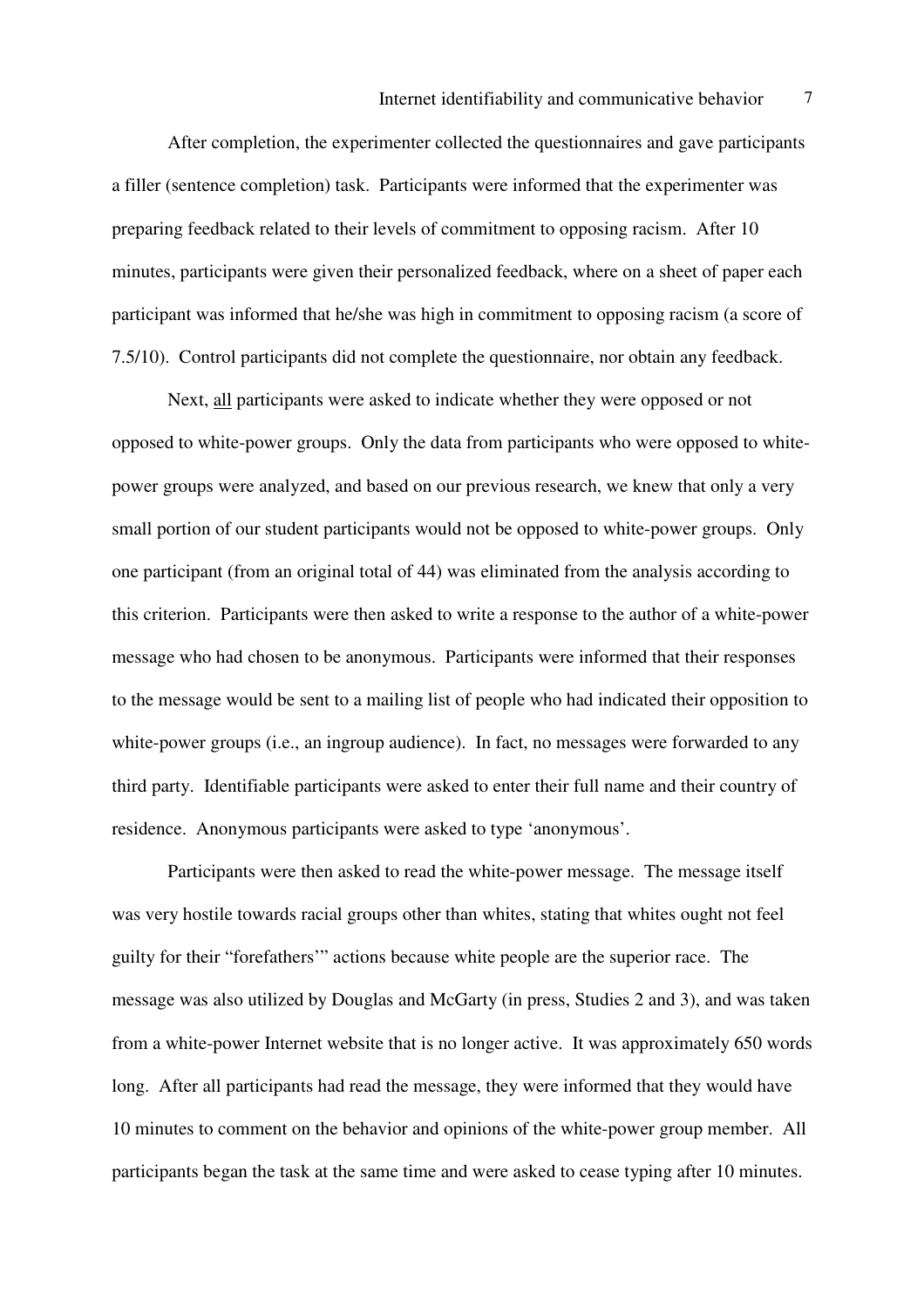Afterwards, participants were asked to complete a manipulation check that we designed to tap their feelings of commitment to opposing racism ('when you were composing your message, how strongly committed did you feel to opposing racism?'). Next, we asked a direct question related to participants' feelings of accountability ('How personally accountable did you feel for what you had written in your response to the message?'). These were answered on a ninepoint scale from one 'not at all' to nine 'very much'. Four other less direct measures of commitment and accountability were taken, measuring how much participants thought it important to oppose racism and express anti-racist views generally, and for them personally. These did not yield significant differences across conditions and will therefore not be discussed. Participants were also asked whether or not their message reflected what they thought was right and whether their message reflected what they thought their audience wanted to read. We did this in an aim to distinguish between obligation or doing what they thought was the 'right' thing to do, and compliance respectively. All participants were assured that their questionnaire responses would be anonymous. Finally, participants were debriefed and thanked.

#### Language abstraction

 To measure the level of language abstraction of the messages, we utilized the LCM's four categories of abstraction, which were weighted as prescribed by Semin and Fiedler (1989). Descriptive action verbs (DAV, e.g., 'writes'), describe isolated episodes and were weighted as '1'. Interpretative action verbs (IAV, e.g., 'insults'), refer to a more general class of behavior, and were weighted as '2'. State verbs (SV, e.g., 'hates'), refer to emotions, feelings and thought processes and were weighted as '3', and finally, adjectives (ADJ, e.g., 'racist'), describe enduring attributes and were weighted as '4'. Only the sections of a message referring to specific attributes or behaviors were analyzed. For example, "He is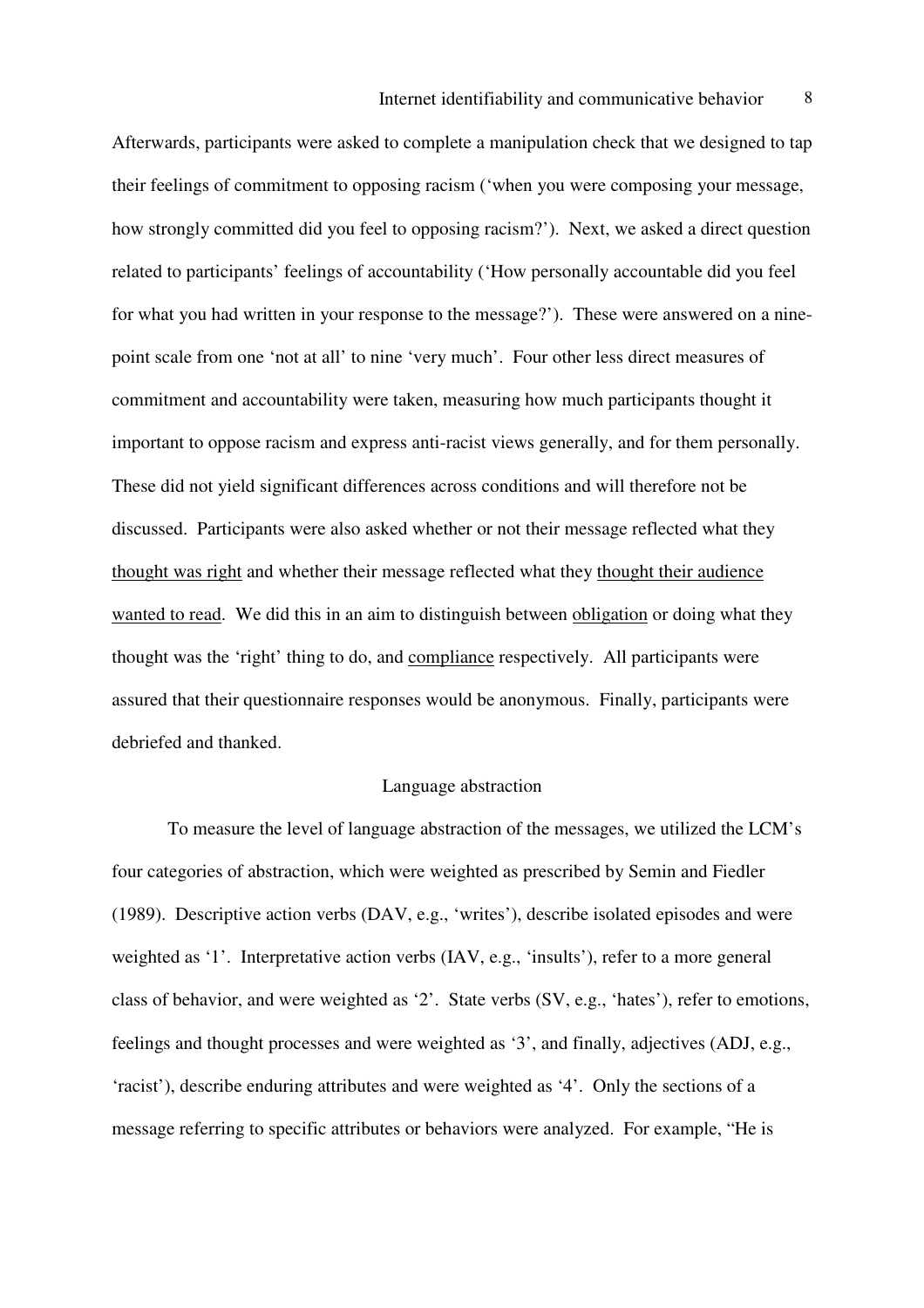racist" would be coded, whereas "racism sucks" would not. The overall measure of language abstraction was calculated using the following formula:

Abstraction =  $(DAVx1 + IAVx2 + SVx3 + ADJx4)/(DAV + IAV + SV + ADJ).$ 

(DAV, IAV, SV and ADJ represent the numbers of occurrences in each of these categories. The formula yields a value between one and four).

The experimenter coded the responses in a random order, and was therefore blind to the experimental conditions during coding. A randomly selected sample of one third of the responses was taken and these were coded by a second independent rater. Inter-rater reliability was high (.87).

#### Results

 Our manipulation of commitment was successful. Participants in the high commitment condition felt more committed to the issue of opposing racism (M=8.09) than those in the control condition  $(M=7.29)$ , one-tailed  $t(41)=1.96$ , p<.05.

As hypothesized, language abstraction was higher in the identifiable condition  $(M=2.73)$ , than in the anonymous condition  $(M=2.41)$ ,  $F(1,42)=5.17$ ,  $p<.05$ . However, contrary to predictions, there was no difference in language abstraction between participants in the high commitment condition (M=2.60) and control participants (M=2.53),  $F(1,42) < 1$ , ns. Also, the interaction between identifiability and commitment was not significant, F(1,42)<1, ns. Therefore, it is unlikely that commitment affected abstraction.

 There was no correlation between obligation (accountability/commitment) and language abstraction,  $r(42)=0.02$ , ns. However, there was a significant negative correlation between responses to the compliance item: 'My response to the message reflected what I thought the people reading the message would like to read' and language abstraction,  $r(42)$ = .40, p<.01. This variable was entered as a possible mediator and was found to be significant: identifiability predicted scores on the compliance item,  $\beta = -0.40$ , p<.01, identifiability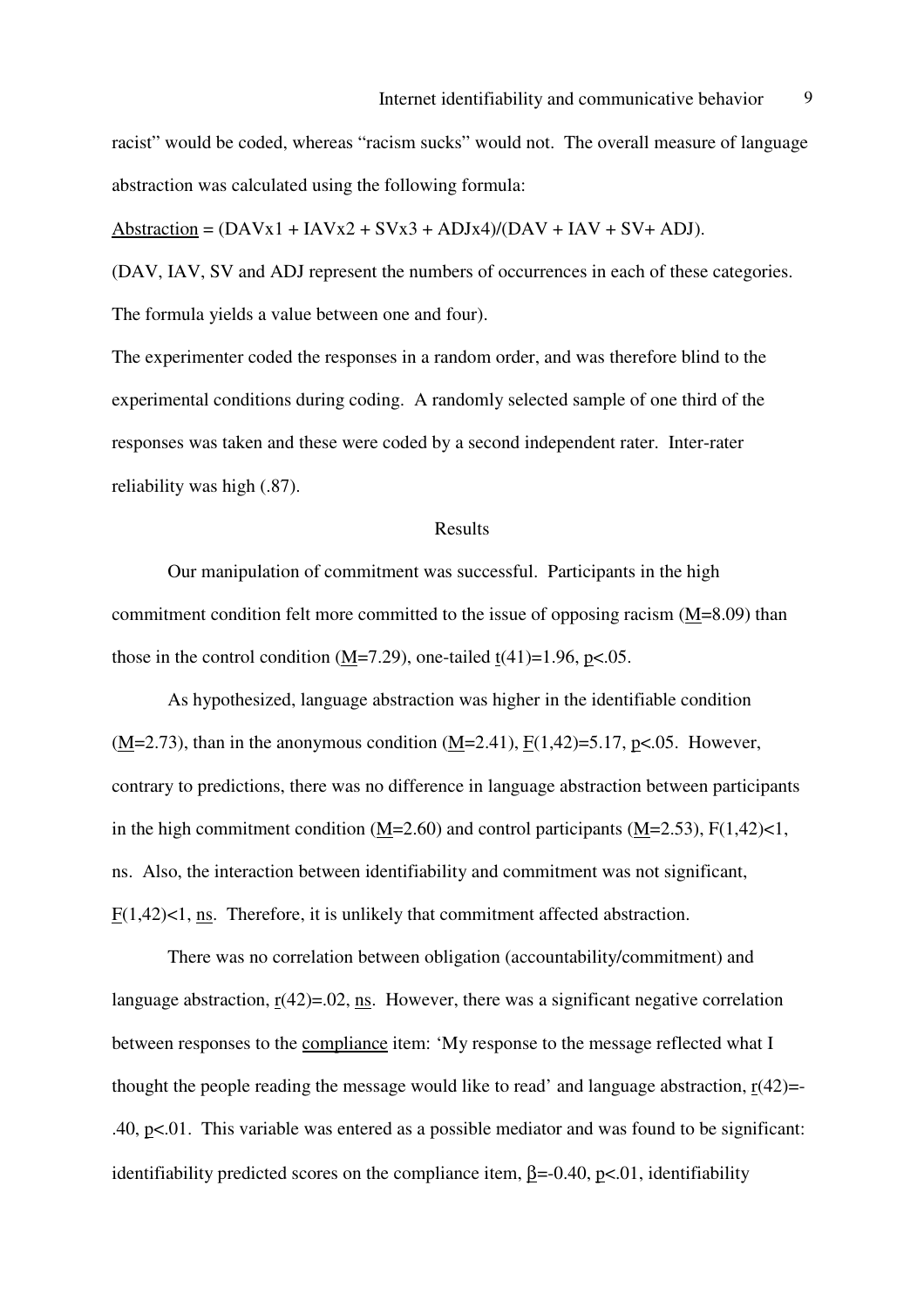predicted language abstraction,  $β=0.34$ ,  $p<.05$ , scores on the compliance item predicted language abstraction,  $\beta = 0.48$ , p<.01, and identifiability no longer predicted language abstraction with scores on the compliance item accounted for,  $\underline{\beta}$ =0.18, <u>ns</u>. Therefore, unexpectedly, communicators who denied that their messages reflected what others would like to read used higher levels of language abstraction than those who did not, and this mediated the effect of identifiability on abstraction.

#### Discussion

 The results of Study 1 revealed a significant difference in language abstraction between anonymous and identifiable communicators such that, as hypothesized, identifiable communicators used more abstract language than anonymous communicators to describe the anonymous white-power target. This replicates the results obtained by Douglas and McGarty (in press). However, we did not replicate the mediation of the effect by obligation, and found instead that rejection of compliance mediated the effect.

 Although obligation (Douglas & McGarty, in press, Study 3) and rejected compliance (Study 1) appear to be different phenomena, there is some way that they also may perhaps be related. They may both be examples of a more general phenomenon that we might call sensitivity to the communicative context. Through being identifiable to a CMC audience of ingroup members, communicators may become more explicitly aware of their own motivations for expressing their views to that audience. For example, being identifiable creates the possibility of maintaining ongoing communication as also do pseudonyms or nicknames on the Internet. We explored the role of sensitivity to the communicative context in Study 2.

#### Study 2

 In Study 2, participants were asked to respond to the same white-power Internet message as before. In contrast to Study 1, participants responded to a series of questions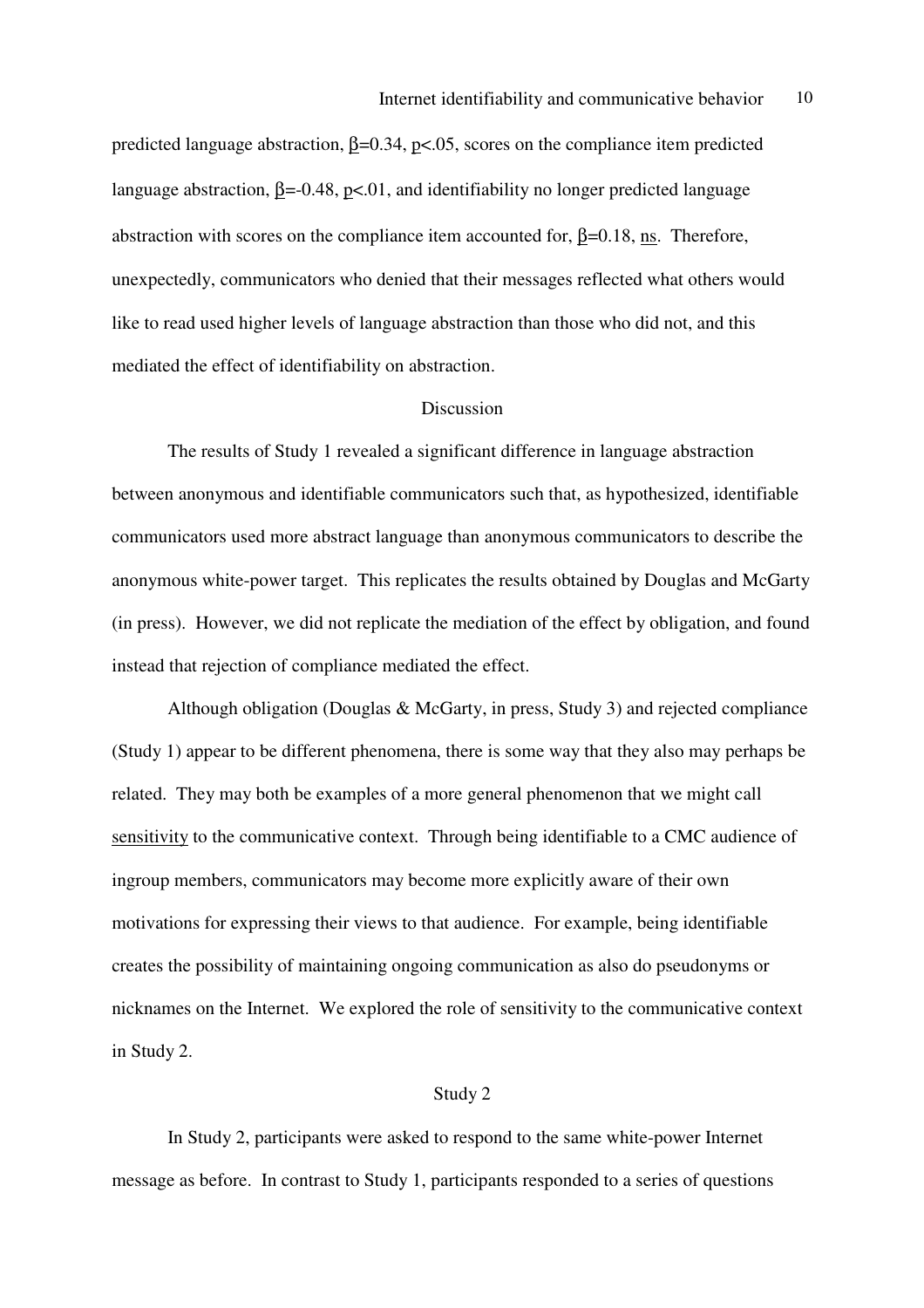regarding their sensitivity to their ingroup audience before writing their message, but after they were informed of their own anonymity or identifiability. This temporal order eliminated the possibility that participants retrospectively deduced their motivations from their message. Also, Study 2 was a non-CMC questionnaire study. This study also aimed to examine if our findings for Internet identifiability apply beyond CMC.

#### Method

#### Participants and design

 Participants were 65 male and female undergraduate biology students (34 anonymous and 31 identifiable in a two group design) at the Australian National University. Responses for one participant were omitted from the analysis (from a total of 66) because he/she did not express disagreement with the message.

#### Materials and Procedure

 A cover page informed participants that the experimenter was in the process of setting up a database of responses to a white-power group Internet message. Participants were informed that their response to the message would be available to people who are opposed to white-power groups. The cover page further informed participants that the experimenter was interested in the psychological processes involved in the expression of opinions, and that they would also be completing an anonymous questionnaire. If they agreed to participate, participants were given some brief information about white-power groups and were asked to indicate whether they were opposed or not opposed to such groups.

 Also as in Study 1, participants were then informed that the author of the message had chosen to be anonymous. Participants were asked to read the white-power message and turn the page. In this study, the white-power message was shortened to approximately 360 words due to time restrictions, but the overall essence of the message was not changed.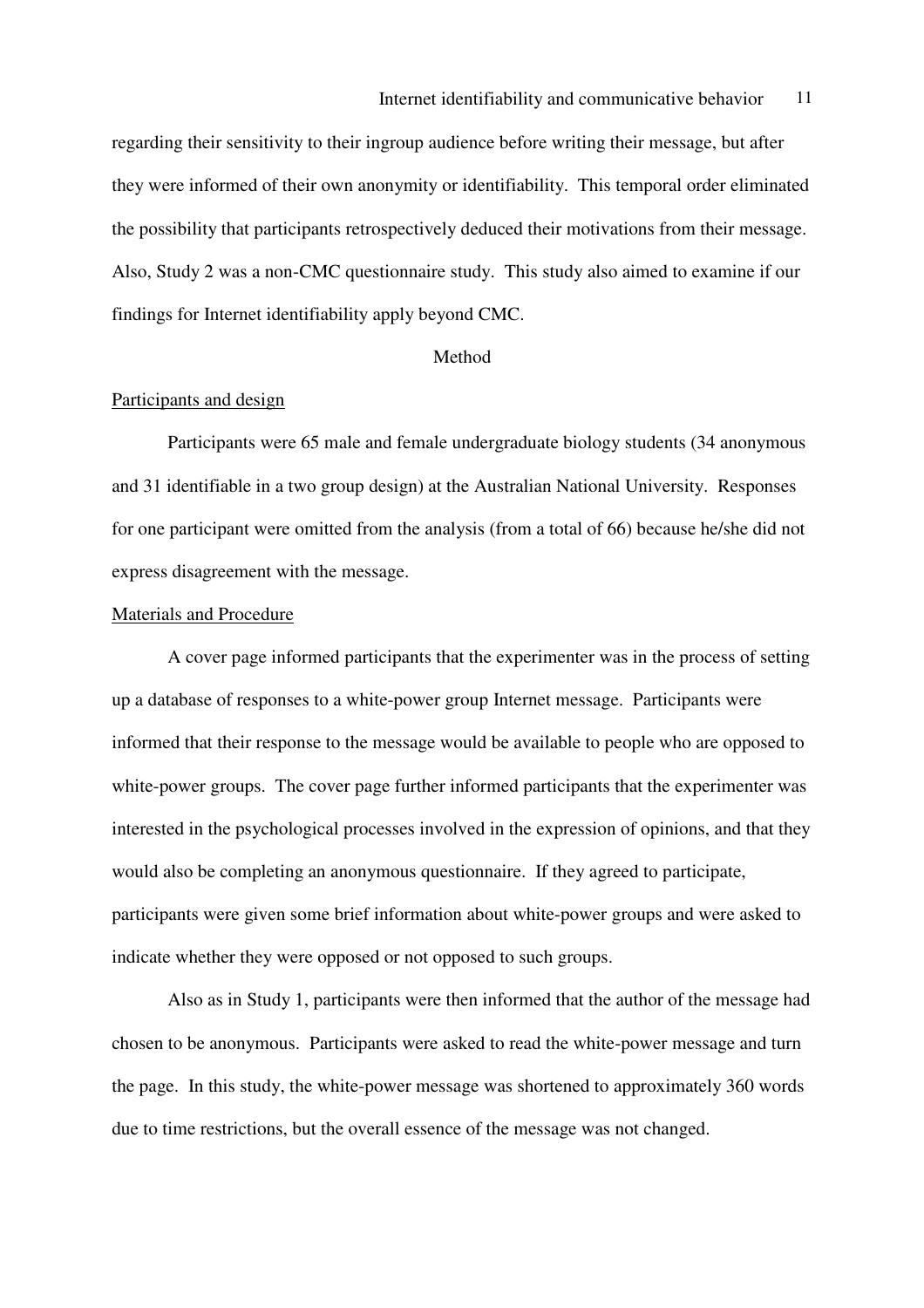Participants were then informed that they would be writing a response to the message and again that their response would be available to people who are opposed (but not available to those who are not opposed) to white-power groups. At this point, identifiable participants were asked to write their full name and course (e.g., BIOL1001) on a blank response sheet. This was changed from Study 1 because it is more believable that students in a lecture could be personally identified by name and course rather than name and country. Anonymous participants were asked to write 'anonymous' in the spaces for 'name' and 'course'. At this point, all participants were also asked to detach the response sheet so that it would be separate from the questionnaire to assure the anonymity of their questionnaire responses.

 In order to strengthen the manipulation of identifiability, participants were further informed: 'your response CAN be LINKED TO YOU PERSONALLY by other people who are opposed to white-power groups. You are IDENTIFIABLE to these people.'. Anonymous participants were informed: 'your response CANNOT be LINKED TO YOU PERSONALLY by other people who are opposed to white-power groups. You are ANONYMOUS to these people.' We made this change because in a pilot study, a weaker manipulation of identifiability was ineffective.

 Rather than writing their responses to the white-power group message at this stage as in Study 1, participants were first asked to think about what they would like to say about the white-power group member's message, and were asked to consider how they would describe his/her views. Participants then completed the following manipulation check for identifiability: 'Do you think that your response will be able to be linked to you personally by viewers of the database who are opposed to white-power groups?'. After this, 12 questions followed, which we designed to measure participants' sensitivity to presenting their views to the ingroup audience. These related to how comfortable they were that others would read their responses, how much they were thinking about the audience's perception of their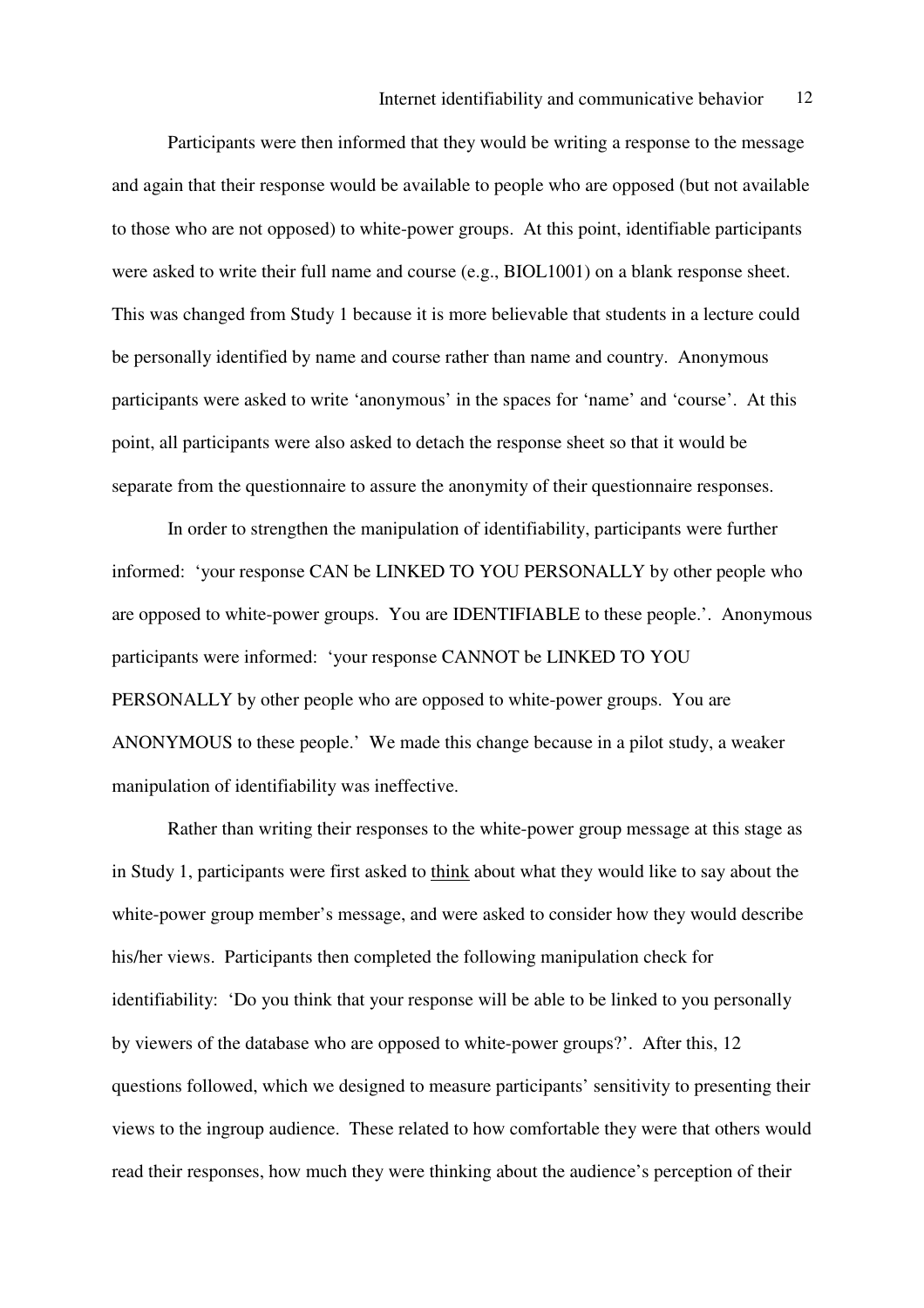responses, how strongly they would express their views, how accountable they felt to their audience and for the views they would express, how answerable they felt, how much they were concerned about making a good impression, how much they thought that writing the message would enable them to show opposition to racism, how much they intended to say about their own views, how important they thought it was to take their audience into account when expressing their opinions, how important they thought it was to express a clear response and finally, how seriously they intended to take the task of writing a response. These questions were all answered on a nine point scale from one 'not at all' to five 'somewhat' to nine 'very much'.

The next page asked participants to write their response. They were asked to concentrate specifically on the behaviors and opinions of the white-power group member and to spend 5 minutes on their response. They were also asked to make sure that their name and course (or 'anonymous') were written on the top of the response sheet. After completion of the task, participants were debriefed and thanked for their participation. During the response coding, as in Study 1, a randomly selected sample of one third of the responses was taken and coded by a second independent rater. Inter-rater reliability was again high (.84).

#### Results

 The manipulation check for identifiability was successful. Identifiable participants believed that their responses could be linked to them personally by the audience more  $(\underline{M}$ =5.81) than did anonymous participants ( $\underline{M}$ =1.85), t(63)=7.36, p<.001. Also, language abstraction was again higher for identifiable (M=2.58) than for anonymous (M=2.02) participants,  $t(63)=2.02$ ,  $p<.05$ , thus replicating the effect observed in Study 1.

 Identifiable participants felt more accountable (M=4.48) than anonymous participants  $(M=3.18)$ ,  $t(63)=2.23$ ,  $p<.05$  according to the item: 'Do you feel accountable to the audience who will be reading your message?'. Identifiable participants also believed that writing their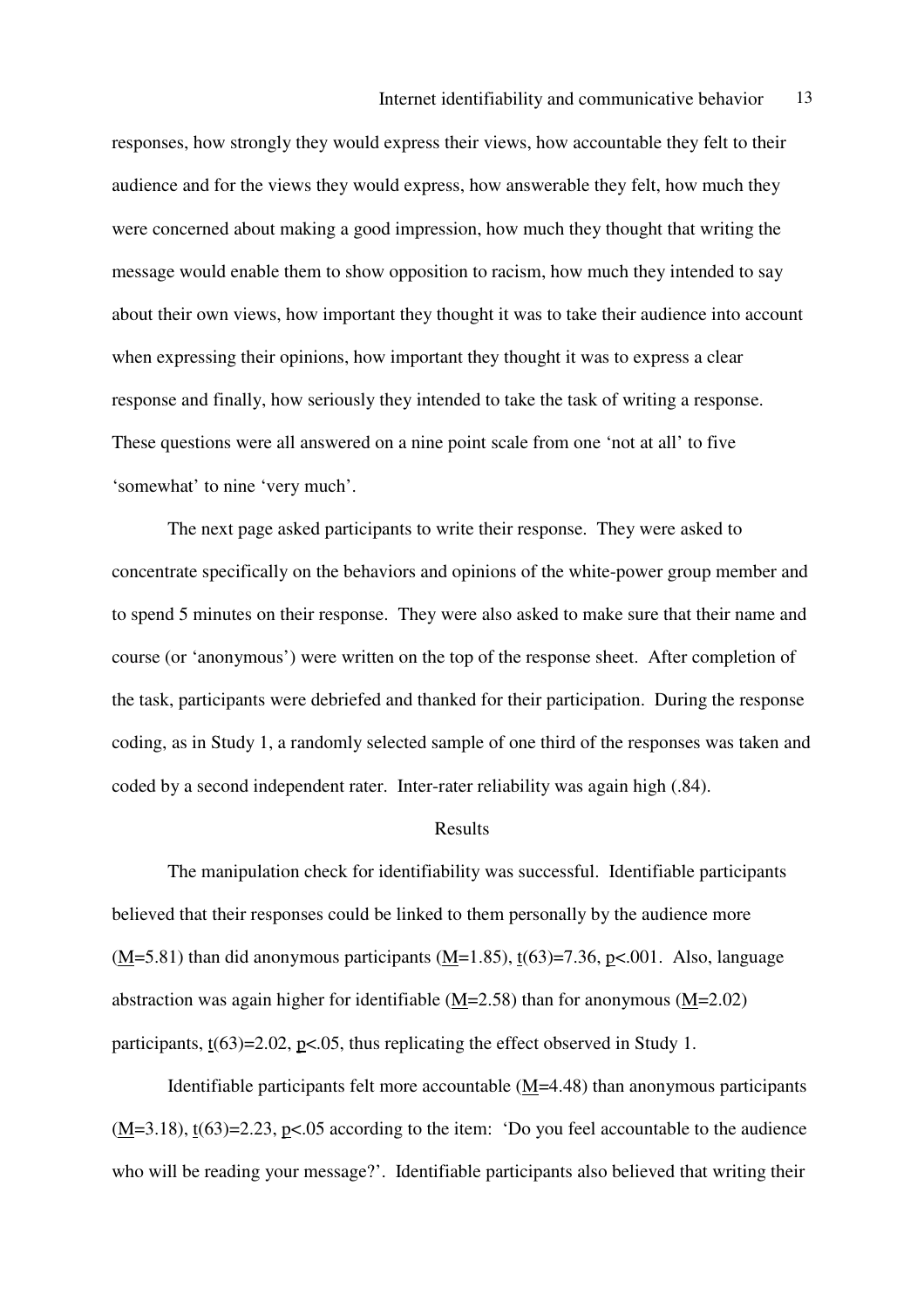message would enable them to show that they are someone who is opposed to white power groups more (M=6.42) than did anonymous participants (M=5.32),  $t(63)=2.04$ ,  $p<.05$ . Identifiability did not affect any other sensitivity variables. Entering accountability and ability to show opposition into mediational analyses revealed that neither variable significantly mediated the effect of identifiability on language abstraction. In each case, the mediator failed to predict language abstraction, and neither of the potential mediators influenced the relationship between identifiability and language abstraction.

#### Discussion

 In Study 2, we again replicated the language abstraction/identifiability effect. Identifiability therefore increases the language abstraction of descriptions in a CMC setting, and in a more traditional pen/paper setting.

 The prediction that sensitivity to the communicative context would be affected by identifiability was partially supported. Accountability increased for identifiable participants, as did the feeling that writing the message would enable them to show their opposition to racism. However, none of the proposed sensitivity variables mediated the effect of identifiability on language abstraction. Instead, language abstraction was affected by identifiability independently of other conscious factors which were also affected by identifiability. Whilst obligation to express the 'right' views (Douglas & McGarty, in press) and rejected compliance (Study 1) are arguably explicit motivations to express stereotypical views, a more plausible possibility based on the present results is that the effect of identifiability on language abstraction is driven by implicit processes (see also Franco & Maass, 1996, 1999). That is, language abstraction could be influenced by identifiability by means that are outside the awareness of the communicator. It is important to note, however, that only a small proportion of our results have gone against the null hypothesis, and it is therefore important to acknowledge that chance may have played a role in our findings. For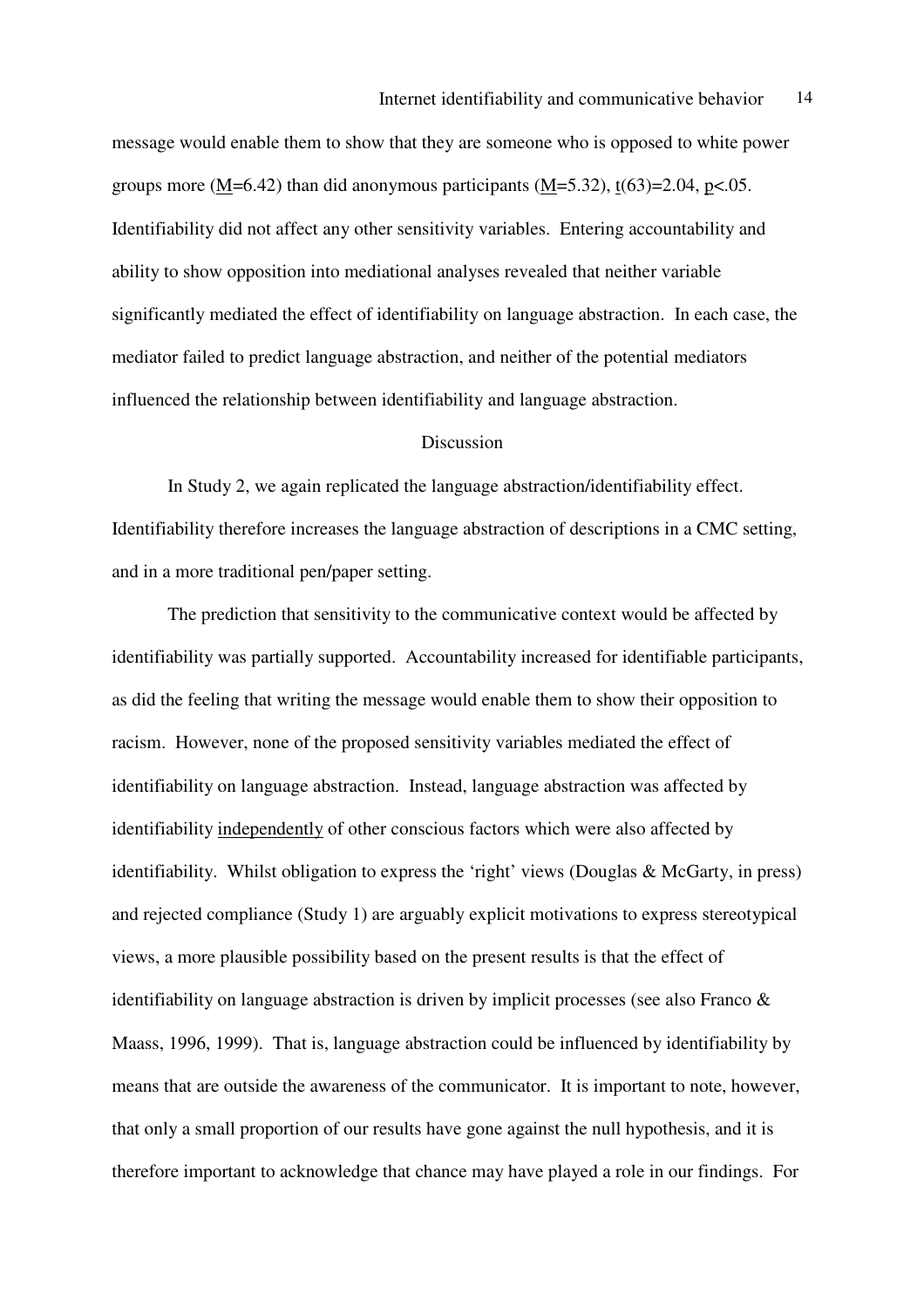this reason, we therefore investigated the role of implicit processes further in Study 3. In addition to this, Study 3 also attempted to extend our findings beyond the emotive issue of racism.

#### Study 3

 In Study 3, participants were asked to respond to a message that had supposedly been written by a member of university staff, related to students' attitudes to work and leisure. Varying the message allowed us to add generality to our findings and afforded direct comparability with other SIDE research which has also examined the effects of identifiability on students' attitudes to work and leisure (Reicher & Levine, 1994 a,b).

#### Participants and design

 Participants were 64 male and female undergraduate psychology students (33 anonymous and 31 identifiable in a two group design) at the Australian National University. Two participants (from a total of 66) were omitted from the analysis for not discussing the designated issue in their messages.

#### Materials and Procedure

 A cover page explained that the experimenter was interested in how different groups of people think and feel about the issues of work and leisure. It was further explained that the experimenter was interested in the differences between academic staff and students regarding these issues. Participants were informed that they would be asked to read a memo written by a member of the academic staff at an Australian university and that most academic staff share the conservative, work-focused views expressed in the message. The cover sheet stated that students were more liberal and carefree, and would disagree with most academics on issues related to work and leisure.

 Participants were then asked to read the anonymous message. The message itself expressed concern about the laziness, partying and drinking of students at university.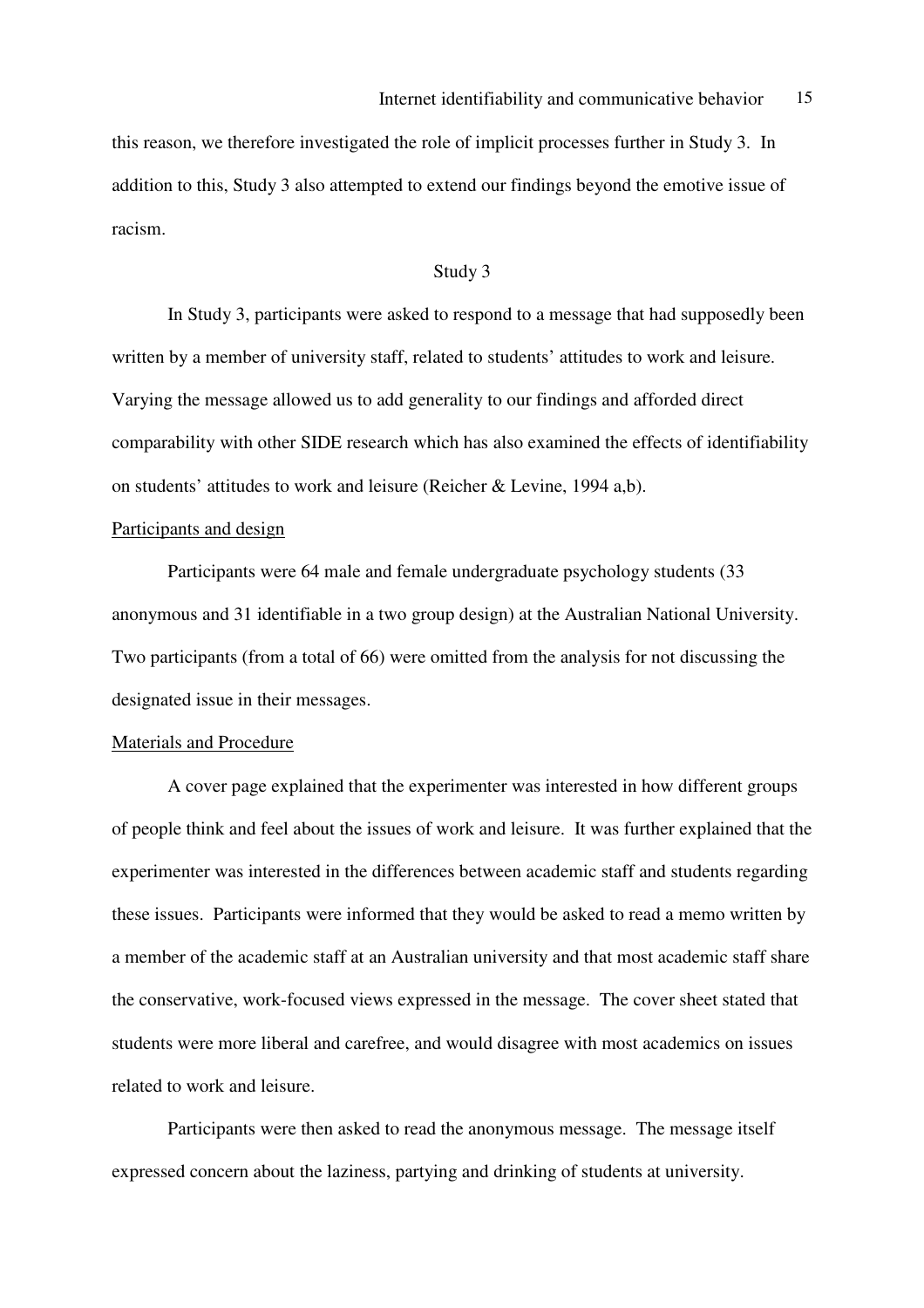Statements taken from Reicher and Levine's (1994b) study of physical education students' attitudes to work and leisure were utilized to construct the message. After reading the message, participants were informed that they would be asked to write a response to the message from their position as a student. Participants were also told that the experimenter was interested in how their experience as students affects their views, and that they would be asked to write another message in their final lecture. These responses were supposedly going to be given to members of the student union at their university so they could assess how students' views on work and leisure are affected by studying at university. As such, it was explained that there needed to be a way of linking the two responses. Anonymous participants were asked to write a 'nickname' on the top of their sheet that they would remember when they were asked to write an additional response in their final lecture. Identifiable participants were asked to write their full name on the top of their sheet.

As in Study 2, participants were asked to think about what they wanted to say about the behavior and opinions of the staff member and to answer some questions. The questions were the same as those utilized in Study 2, modified for the student/staff issue and the audience of student union members. In addition, participants were asked to complete some questions relating to group salience, as used by Reicher and Levine (1994b). These were each measured on a five point scale and asked how much participants identified with other university students and other salience measures. We expected that there would be no difference in salience across conditions, because identifiability should not influence the salience of social categories (see also Reicher & Levine, 1994b), and as expected, there were no differences in salience across conditions. From this point onwards, the procedure was as in Study 2. During coding, a randomly selected sample of one third of the responses was taken and coded by a second independent rater. Inter-rater reliability was again high (.89).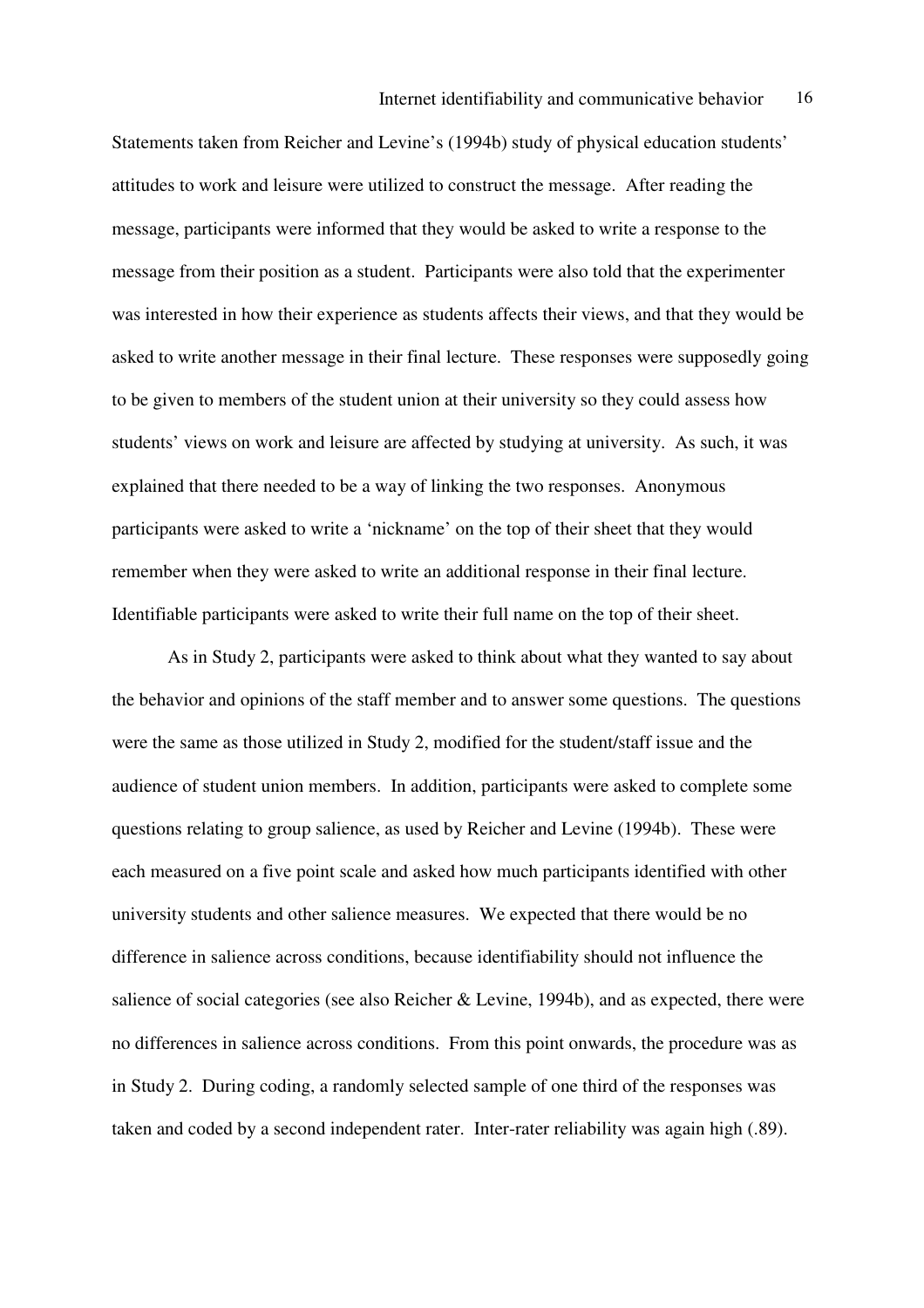#### Results

 The manipulation check for identifiability was successful. Identifiable participants believed that their responses could be linked to them personally more (M=4.91) than did anonymous participants  $(M=1.70)$ ,  $t(62)=7.03$ ,  $p<.001$ . Mean language abstraction measured by the LCM was again higher for identifiable (M=3.10) than for anonymous (M=2.62) participants,  $t(62)=2.40$ ,  $p<0.05$ , thus replicating the effect observed in Studies 1 and 2, and also Douglas and McGarty's (in press) research.

Identifiable participants again felt more accountable  $(M=5.06)$  than anonymous participants (M=3.64),  $t(62)=2.90$ ,  $p<0.05$ . Identifiable participants also believed that writing their message would enable them to show that they are opposed to the staff member's views more (M=5.48) than did anonymous participants (M=4.58),  $t(62)=2.15$ ,  $p<0.05$ . Identifiable participants also felt less comfortable about their responses being read by others (M=5.64) than anonymous participants  $(M=7.15)$ ,  $t(62)=3.40$ ,  $p<01$ . Finally, identifiable participants stated that they were thinking more about the audience's perception of their response  $(M=4.88)$  than did anonymous participants  $(M=3.73)$ ,  $t(62)=2.21$ ,  $p<.05$ . However, none of these variables significantly mediated the identifiability/language abstraction effect. In each case, the mediator failed to predict language abstraction, and none of the potential mediators influenced the relationship between identifiability and language abstraction.

#### Discussion

 Study 3 again demonstrated the effect of identifiability on language abstraction. This effect has therefore been replicated in an archival CMC setting, asynchronous or 'non realtime' CMC experiments and questionnaire studies in which participants were asked to respond to two different issues (Studies 1, 2 and 3, and Douglas & McGarty, in press). In addition to this, Study 3 indicates that several sensitivity variables are influenced by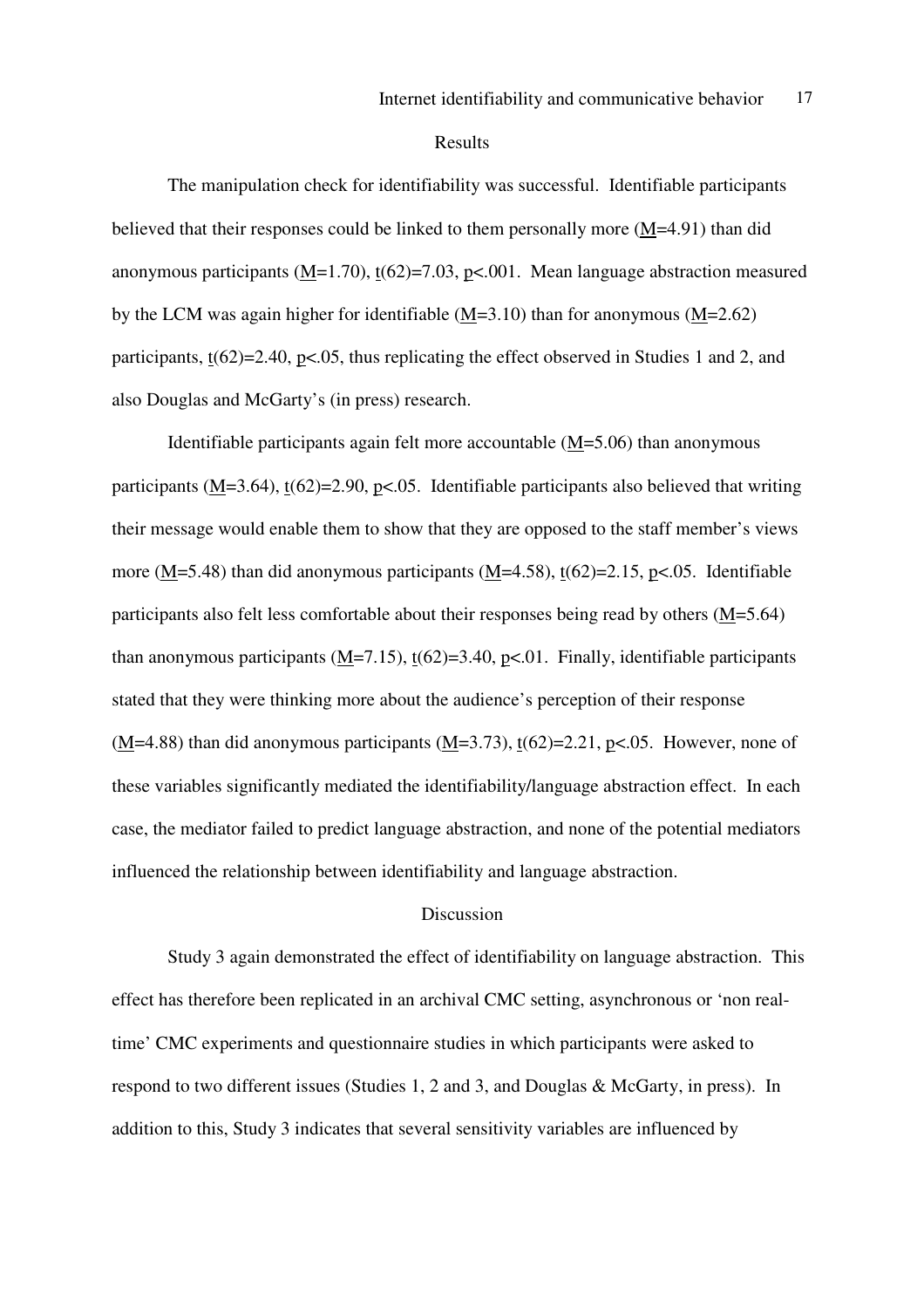identifiability. However, as in Study 2, none of these variables mediated the effect of identifiability on abstraction.

#### General Discussion

 Overall the results of this research indicate that identifiability to an ingroup audience increases the level of stereotypical language people use to describe anonymous outgroup targets. This occurs both in CMC and pen/paper response situations and supports previous research (Douglas & McGarty, in press). In addition to this, the present research shows that identifiability also increases explicit sensitivity to the communicative context. However, perhaps what is most interesting is that the effect of identifiability on language abstraction appears to have little to do with the effects of identifiability on explicit sensitivity. Seemingly, identifiability has two independent effects on communicative behavior: communicative sensitivity which is explicit, and language abstraction which appears to be implicit.

 Based on these results, we can now extend the SIDE model further, which now becomes a more general model of the effects of identifiability on communicative behavior. From SIDE, we are now able to predict behavior when: (a) ingroup members are identifiable, (b) people are isolated from ingroup members, (c) people are identifiable to outgroup members, (d) people are co-present with ingroup members, and (e) people are identifiable to ingroup members. We are also able to do so in CMC and other situations. The latter two possibilities are contributed by the present research, and thus our findings extend the original SIDE model.

 The key theoretical contributions made possible by our findings are twofold. Firstly, our research suggests that identifiability can have both implicit and explicit effects on communication, which has not been demonstrated before now. It has been assumed that identifiability to an audience will always affect either strategic or self-presentational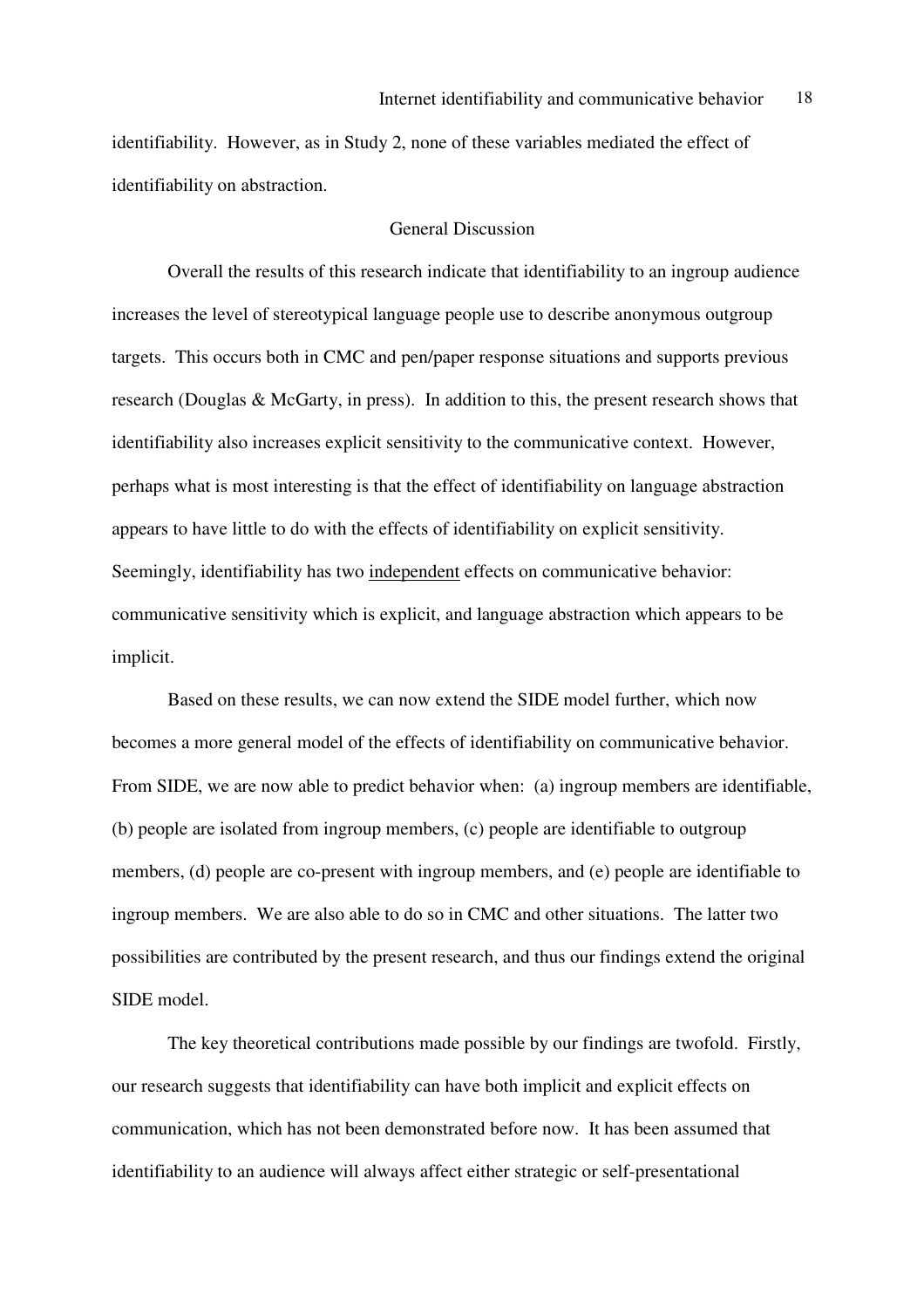motivations and that these explicit processes are responsible for changes in behavior (e.g., Noel, Wann, & Branscombe, 1995; Reicher & Levine, 1994 a,b; Spears & Lea, 1994). However, our research suggests that identifiability also has implicit effects. Language use is influenced by identifiability and this is not due to explicit motivations. The explicit and implicit effects of identifiability appear to be independent of each other.

 Secondly, our model presents an interesting dilemma for claims that the social psychology of CMC is inherently different to other media (e.g., Kiesler et al., 1984; Siegel et al., 1986). We obtained a very similar effect of identifiability on language abstraction in both CMC and pen/paper situations. This is not to say that the effects were the same, but in light of these results, it would be interesting to conduct further research to empirically demonstrate similarities and dissociations between psychological processes in CMC and other more traditional forms of communication.

 In conclusion, this research provides an insight into the impact of identifiability on communication in CMC and beyond. We have shown that identifiability to ingroup audiences leads to increased stereotypical language to describe anonymous outgroup targets. This is a reliable effect and has been replicated in CMC, outside CMC and on discussions involving the emotive issue of racism and another issue related to student culture. Further, we have demonstrated that identifiability influences language apparently without conscious awareness, but identifiability also influences explicit processes related to sensitivity. Identifiability appears to have independent explicit and implicit effects on communicative behavior. This combination of results demonstrates the importance of social identity, identifiability and conscious awareness in communication, both on computers and in traditional media.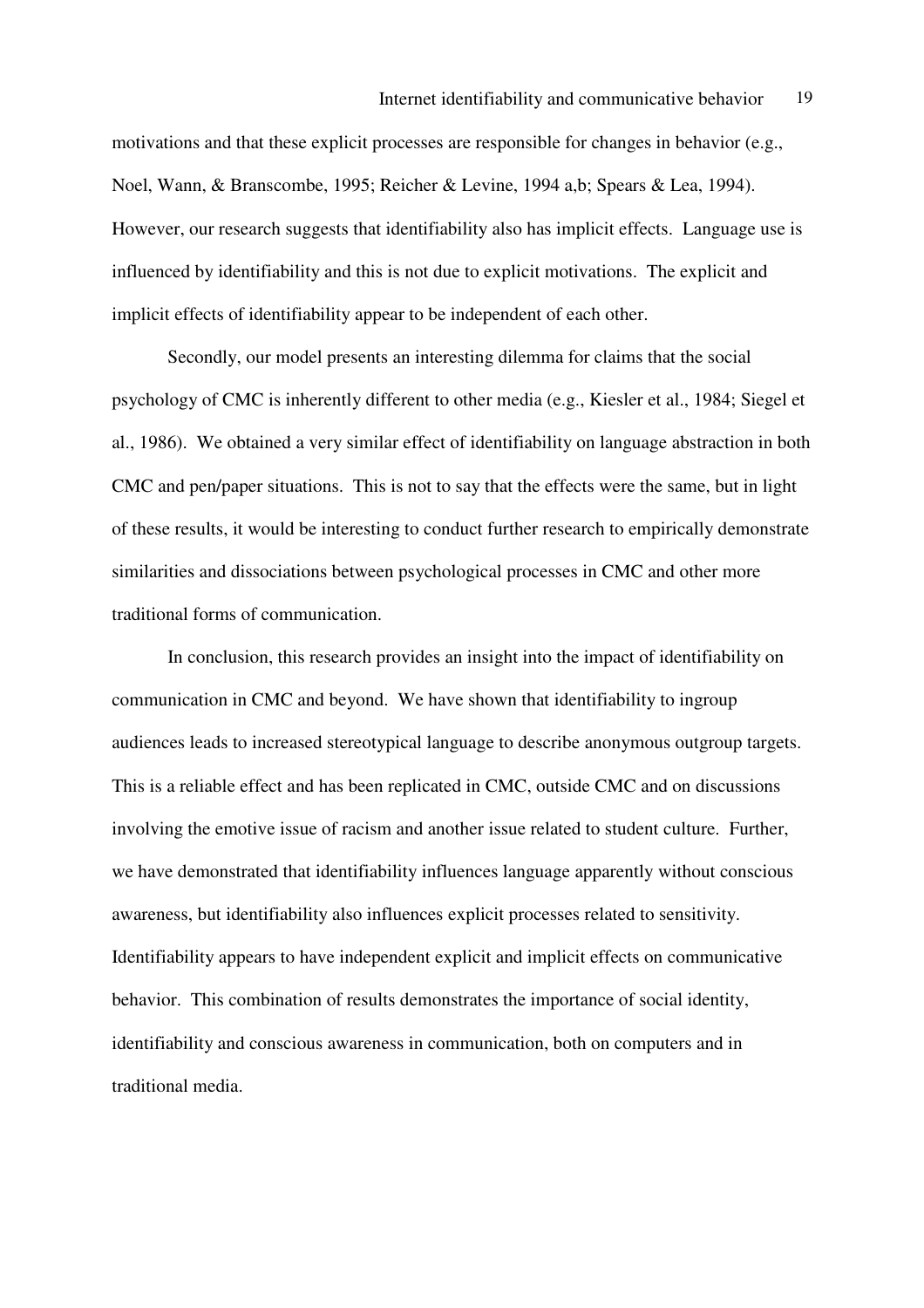#### References

Barreto, M., & Ellemers, N. (2000). You can't always do what you want: Social identity and elf-presentational determinants of the choice to work for a low status group. Personality and Social Psychology Bulletin, 26, 891-906.

Deiner, E. (1980). Deindividuation: The absence of self-awareness and selfregulation in group members. In P. Paulus (Ed.), The psychology of group influence. Hillsdale, NJ: Erlbaum.

Douglas, K.M., & McGarty, C. (in press). Identifiability and self-presentation: Computer-mediated communication and intergroup interaction. British Journal of Social Psychology.

Dyer, R., Green, R., Pitts, M., & Millward, G. (1995). What's the flaming problem?

CMC - deindividuating or disinhibiting? In M. A. R. Kirby, A. J. Dix, and J. E. Finlay

(Eds.), People and computers X. Cambridge, UK: Cambridge University Press.

Franco, F.M., & Maass, A. (1996). Implicit versus explicit strategies of out-group discrimination: The role of intentional control in biased language use and reward allocation. Journal of Language and Social Psychology, 15, 335-359.

Franco, F.M., & Maass, A. (1999). Intentional control over prejudice: When the choice of the measure matters. European Journal of Social Psychology, 29, 469-477.

 Hornik, J. (1988). Cognitive thoughts mediating compliance in multiple request situations". Journal of Economic Psychology, 9, 69-79.

Joinson, A. (1998). Causes and implications of disinhibited behavior on the Internet. In J. Glackenback (Ed.), The Psychology of the Internet. New York: Academic Press.

Karpinski, A., & von Hippel, W. (1996). The role of the linguistic intergroup bias in expectancy maintenance. Social Cognition, 14, 141-163.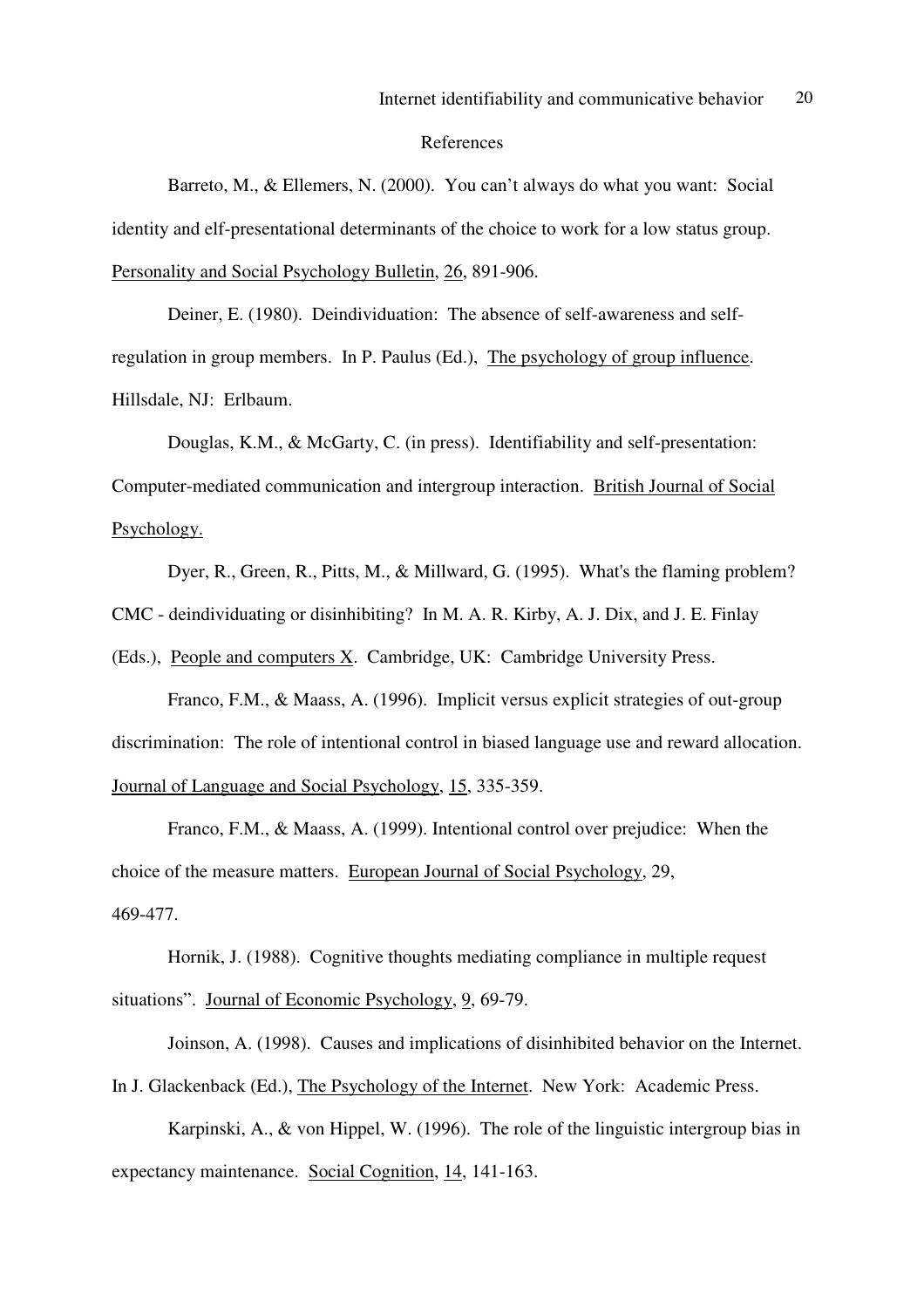Lea, M., O'Shea, T., Fung, P., & Spears, R. (1992). 'Flaming' in computer-mediated communication. Observations, explanations, implications. In M. Lea (Ed.), Contexts of computer-mediated communication. New York: Harvester Wheatsheaf.

Lea, M., & Spears, R. (1995). Love at first byte? Building personal relationships over computer networks. In J.T. Wood & S. Duck (Eds.), Under-studied relationships: off the beaten track. Understanding relationship processes: Vol. 6. Thousand Oaks, CA: Sage.

Maass, A., Ceccarelli, R., & Rudin, S. (1996). Linguistic intergroup bias: Evidence for an in-group-protective motivation. Journal of Personality and Social Psychology, 71, 512-526.

Maass, A., Milesi, A., Zabbini, S., & Stahlberg, D. (1995). Linguistic intergroup bias: Differential expectancies or in-group protection? Journal of Personality and Social Psychology, 68, 116-126.

McGarty, C., Taylor, N., & Douglas, K.M. (in press). Between commitment and compliance: Obligation and the strategic dimension of SIDE. In T. Postmes, R. Spears, M. Lea & S.D. Reicher (Eds.), SIDE issues centre stage: Recent developments in studies of deindividuation in groups. Amsterdam: Royal Netherlands Academy of Arts and Sciences.

Noel, J.G., Wann, D.L., & Branscombe, N.R. (1995). Peripheral ingroup membership status and public negativity toward outgroups. Journal of Personality and Social Psychology, 68, 127-137.

Postmes, T. (1997). Social influence in computer-mediated groups. Unpublished doctoral dissertation. University of Amsterdam, Amsterdam, The Netherlands.

Postmes, T., Spears, R., & Lea, M. (1998). Breaking or building social barriers? A SIDE analysis of computer-mediated communication. Communication Research, 25, 689- 715.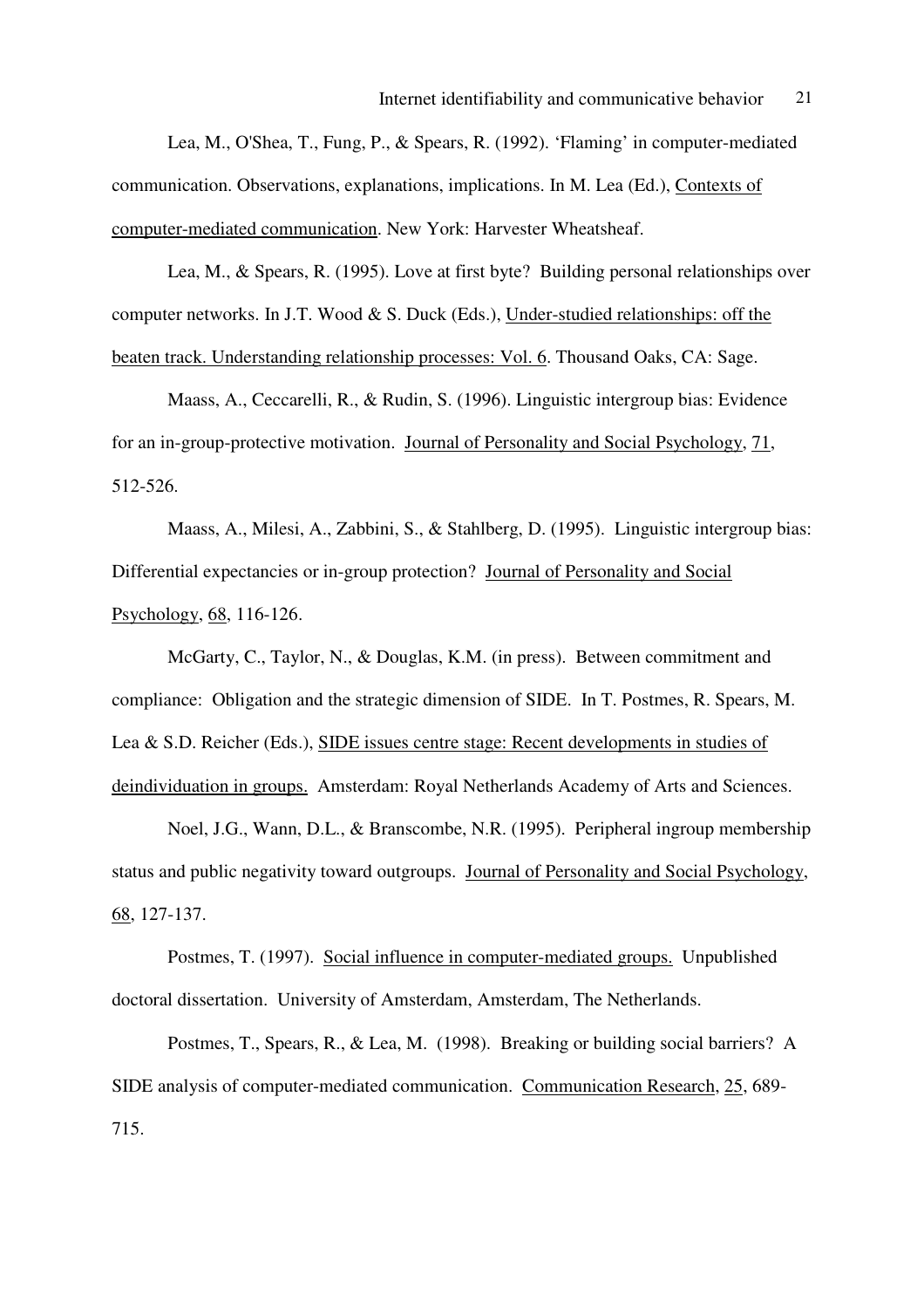Reicher, S.D., & Levine, M. (1994a). Deindividuation, power relations between groups and the expression of social identity: The effects of visibility to the out-group. British Journal of Social Psychology, 33, 145-163.

 Reicher, S.D., & Levine, M. (1994b). On the consequences of deindividuation manipulations for the strategic communication of self: identifiability and the presentation of social identity. European Journal of Social Psychology, 24, 511-542.

Reicher, S., Levine, R.M., & Gordijn, E. (1998). More on deindividuation, power relations between groups and the expression of social identity: Three studies on the effects of visibility to the in-group. British Journal of Social Psychology, 37, 15-40.

Reicher, S., Spears, R., & Postmes, T. (1995). A social identity model of deindividuation phenomena. European Review of Social Psychology, 6, 161-197.

Semin, G.R., & Fiedler, K. (1988). The cognitive functions of linguistic categories in describing persons: Social cognition and language. Journal of Personality and Social Psychology, 54, 558-568.

 Semin, G.R., & Fiedler, K. (1989). Relocating attributional phenomena within a language-cognition interface: The case of actors' and observers' perspectives. European Journal of Social Psychology, 19, 491-508.

 Semin, G.R., & Fiedler, K. (1991). The linguistic category model, its bases, applications and range. European Review of Social Psychology, 2, 1-30.

Siegel, J., Dubrovsky, V., Kiesler, S. & McGuire, T.W. (1986). Group processes in computer-mediated communication. Organizational Behavior and Human Decision Processes, 37, 157-187.

Spears, R., & Lea, M. (1994). Panacea or panopticon? The hidden power in computer-mediated communication. Communication Research, 21, 427-459.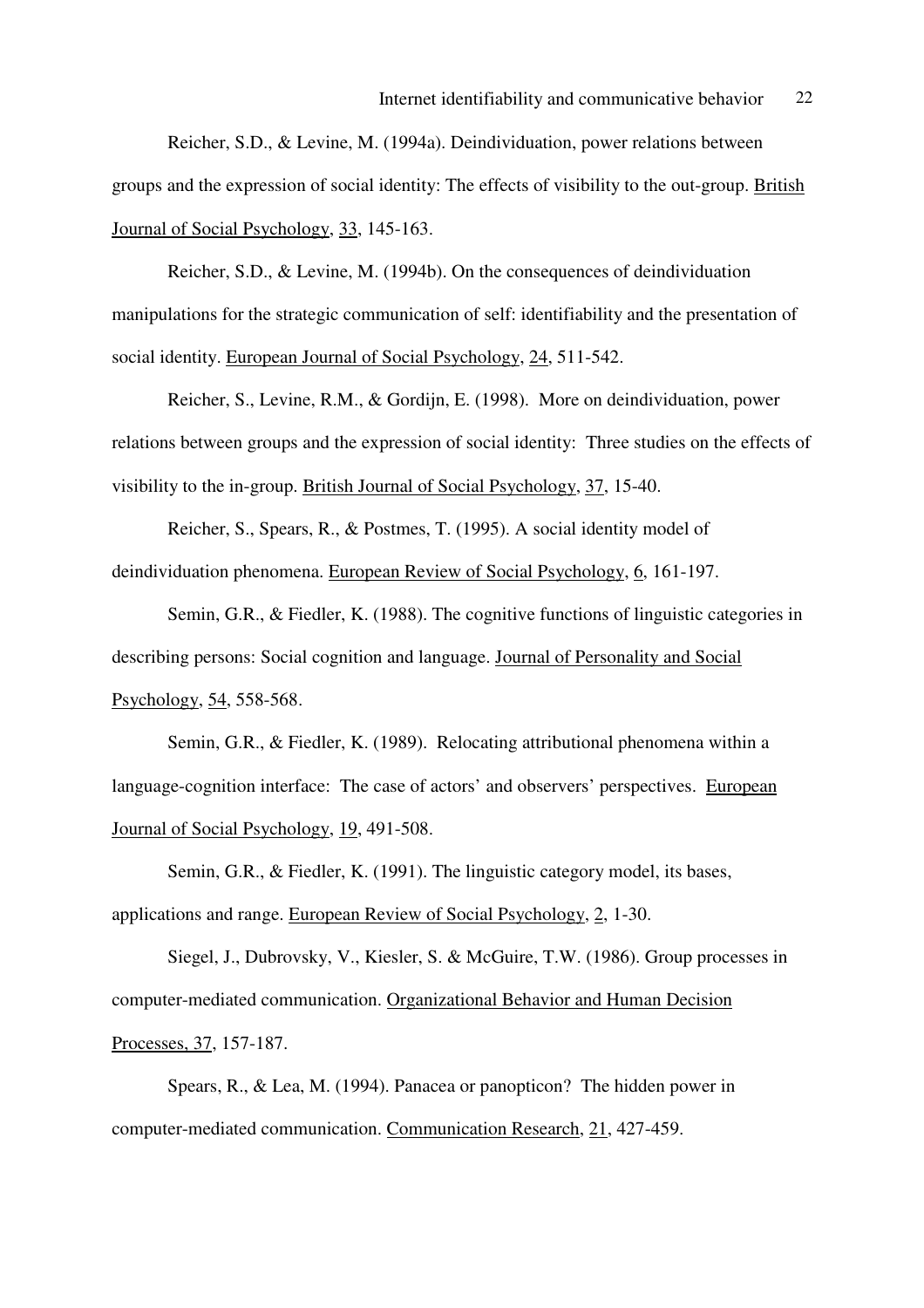Sproull, L., & Kiesler, S. (1986). Reducing Social Context Cues: Electronic Mail in Organizational Communication. Management Science, 32, 1492-1512.

Turner, J.C., Hogg, M.A., Oakes, P.J., Reicher, S.D. & Wetherell, M.S. (1987). Rediscovering the social group. A self-categorization theory. New York: Blackwell.

Wigboldus, D.H.J., Semin, G.R., & Spears, R. (2000). How do we communicate stereotypes? Linguistic bases and inferential consequences. Journal of Personality and Social Psychology, 78, 5-18.

Yagil, D. (1998). Instrumental and normative motives for compliance with traffic laws among young and older drivers. Accident Analysis and Prevention, 30, 417-424.

Zimbardo, P.G. (1969). The human choice: individuation, reason, and order versus deindividuation, impulse, and chaos. In W.J. Arnold and D. Levine (Eds.), Nebraska Symposium on Motivation: Vol. 17 Lincoln NE: University of Nebraska Press.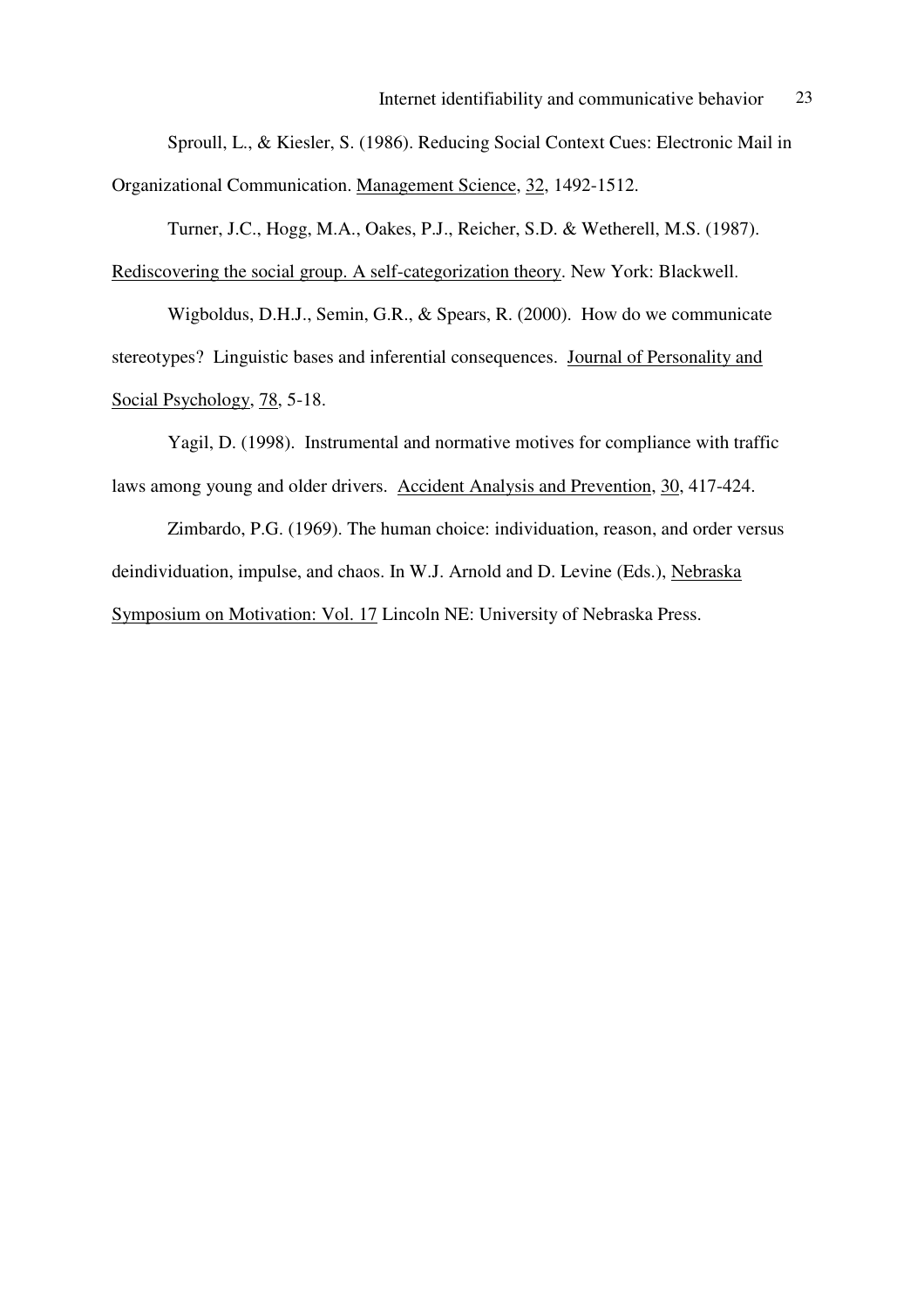#### Author Note

Karen M. Douglas, Division of Psychology; Craig McGarty, Division of Psychology.

 The research presented in this paper was part of an ongoing project towards the requirements of the degree of Ph.D. of the first author, at the Australian National University. The research was supported by an Australian Postgraduate Award. The authors would like to thank Robbie Sutton, Kip Williams and two anonymous reviewers for valuable comments on an earlier version of this paper.

 Correspondence concerning this article should be addressed to Karen Douglas, who is now at the School of Psychology, Massey University at Albany, Private Bag 102904, North Shore Mail Center, Auckland, New Zealand. Electronic mail may be sent via Internet to k.m.douglas@massey.ac.nz.